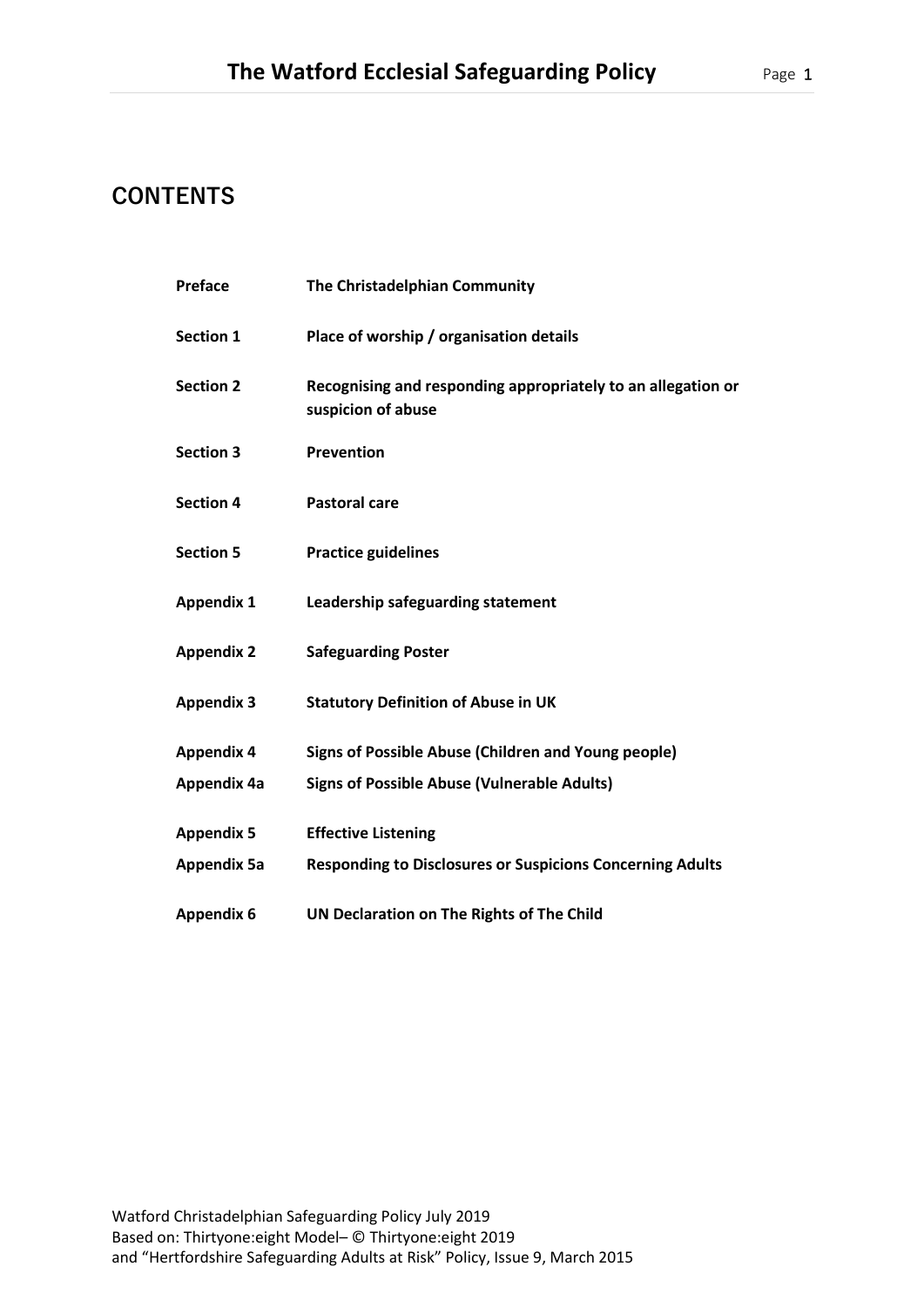# **PREFACE**

# **The Christadelphian Community**

The Christadelphian Community is largely but by no means exclusively to be found in counties that have an English-speaking history. The Community's structure is firmly based within the local Church known as an Ecclesia thus emphasising the role of membership, rather than locality and buildings. Within the Ecclesia structure there are no paid employees or paid members; each and every activity is conducted by members of the Ecclesia as volunteers.

Every Ecclesia is independent and autonomous. Governance is through (usually annual) election to Office, by all baptised members. The offices typically comprise Secretary, Assistant Secretary, Treasurer and four Arranging Brethren; this group is known collectively as the 'Arranging Brethren'. Each Ecclesia has its own Constitution. Each Ecclesia is free to write its own 'Statement of Faith', however Ecclesias assent to a common framework: 'Birmingham Amended Statement of Faith' (BASF); which has the merit of both international consistency and form, coupled most importantly with Scriptural continuity and transparency.

The Community cooperates both locally, nationally and internationally with Community based organizations that are responsible for e.g. delivery of care for its senior and vulnerable members, day-schools, preaching as well as local Sunday school and youth activities. The Christadelphian Community does not have, nor does it look to a central leadership. When issues requiring resolution arise it is for the local Ecclesial leadership – 'Arranging Brethren' to seek resolution within the framework of the BASF and the Ecclesial Constitution; which the local Ecclesia as a whole will decide via democratic ballot as required. Where agreement within a local Ecclesia cannot be reached, Ecclesias within a geographic area may be invited/requested to assist; as may individual members of another Ecclesia who are known to have particular knowledge, experience and expertise.

Whilst there is not a paid ministry, it is presupposed that all brethren are ministers, and as such members of each Ecclesia regularly travel to both speak and preach on Sundays and at mid-week events at another Ecclesia. Therefore, the members of a local Ecclesia are familiar with members both within local and national areas; and often internationally. The Christadelphians are very much a family community worldwide.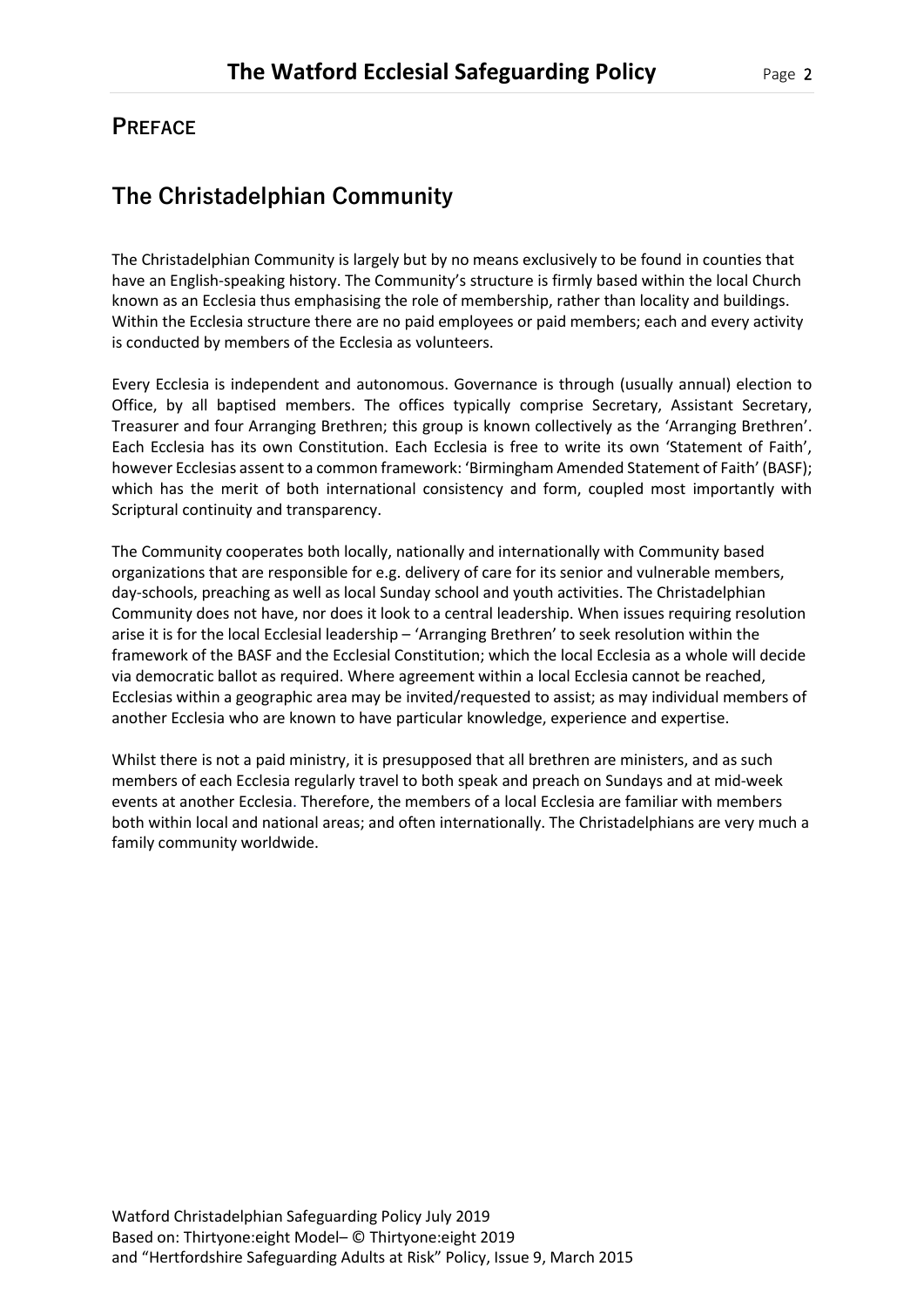# **1.1 Details of the Place of Worship / Organisation**

| Name of Place of Worship / Organisation: | <b>Watford Christadelphians</b>                |
|------------------------------------------|------------------------------------------------|
| Address:                                 | 8B Langley Road, Watford, WD17 4PT             |
| Tel No:                                  | 01442 863484                                   |
| Email address:                           | information@watford-christadlephians.org.uk    |
| Membership of Denomination/Organisation  | Christadelphians (www.christadelphians.org.uk) |

| <b>Charity Number</b>           | Registered in England and Wales No 11773737 |
|---------------------------------|---------------------------------------------|
| <b>Company Number</b>           | N/A                                         |
| Regulators details (if any)     | N/A                                         |
| <b>Insurance Company</b>        | Public Liability Insurance with ANSVAR      |
|                                 | <b>INSURANCE CHP 2282 932</b>               |
| Safeguarding Coordinator        | Jon Waterhouse                              |
| Deputy Safeguarding coordinator | Jenny Cook                                  |

The following is a brief description of our place of worship / organisation and the type of work / activities we undertake with children / vulnerable adults:

Our church is a member of a worldwide grouping known as "Christadelphians" who believe that the Bible is the inspired word of God and whose aim is to follow the teaching and example of Jesus Christ. As part of the resulting activity we attempt to introduce young people to the message of the Bible and the gospel of Jesus Christ. We do this through teaching in Sunday School and participation in activities such as boating, swimming, visits, social gatherings and so on. All young people are also invited to attend Sunday and Wednesday evening talks on Bible based themes. We undertake outreach activities as part of our preaching which brings us into contact with adult members of the public some of whom may be in circumstances in which they would be regarded as "vulnerable" under safeguarding legislation. We also are active in caring for our own elderly and sick members.

#### **Terminology in the context of Watford Christadelphians:**

- 1. The term "The Leadership" is synonymous with "The Arranging Brethren".
- 2. The head of "The Leadership" is termed "The Recording Brother"
- 3. The organisation to which this Policy applies is termed "Watford Christadelphian Ecclesia" or simply, "The ecclesia"

Watford Christadelphian Safeguarding Policy July 2019 Based on: Thirtyone:eight Model– © Thirtyone:eight 2019 and "Hertfordshire Safeguarding Adults at Risk" Policy, Issue 9, March 2015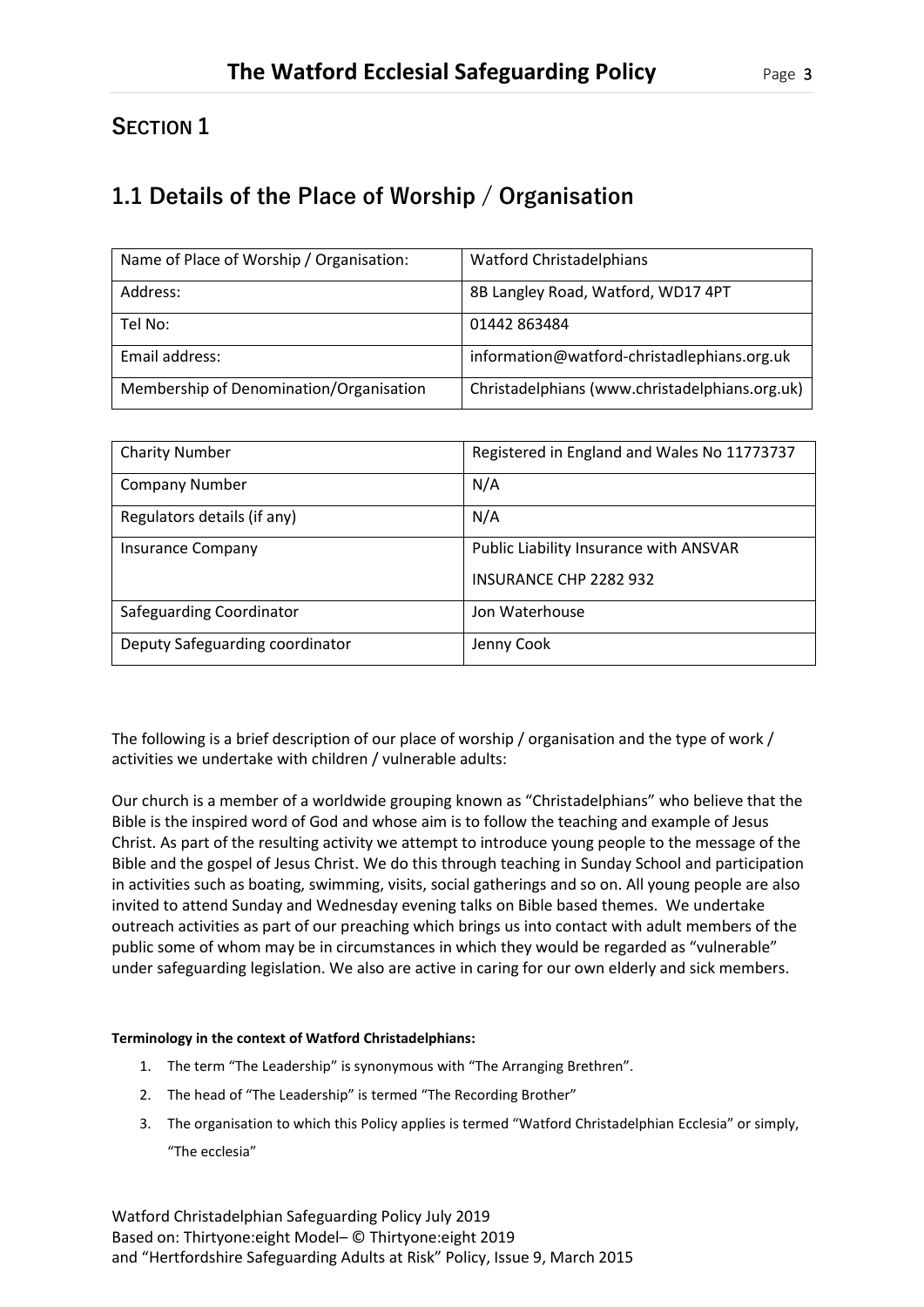# **1.2 Our Commitment**

As a Leadership we recognise the need to provide a safe and caring environment for children, young people and vulnerable adults. We acknowledge that children, young people and vulnerable adults can be the victims of physical, sexual and emotional abuse, and neglect. We concur with the Convention on the Rights of the Child in its statement that children should be able to develop their full potential, free from hunger and want, neglect and abuse. They have a right to be protected from "all forms of physical or mental violence, injury or abuse, neglect or negligent treatment or exploitation, including sexual abuse, while in the care of parent(s), legal guardian(s), or any other person who has care of the child." As a Leadership we have therefore adopted the procedures set out in this safeguarding policy in accordance with statutory guidance. We are committed to build constructive links with statutory and voluntary agencies involved in safeguarding.

The policy and attached practice guidelines are based on the ten **Safe and Secure** safeguarding standards published by Thirtyone:eight and the "Hertfordshire Safeguarding Adults at Risk" Policy, Issue 9, March 2015.

The Leadership undertakes to:

- endorse and follow all national and local safeguarding legislation and procedures, in addition to, where they are relevant to child protection, the international convention outlined above.
- provide on-going safeguarding training for all its workers and will regularly review the operational guidelines attached.
- ensure that the premises meet the requirements of the Equality Act 2010 and all other relevant legislation.
- support the Safeguarding Coordinator(s) in their work and in any action they may need to take to protect children and vulnerable adults.
- file a copy of the policy and practice guidelines with Thirtyone:eight and Hertfordshire County Council Social Services and any amendments subsequently published. The Leadership agrees not to allow the document to be copied by other organisations.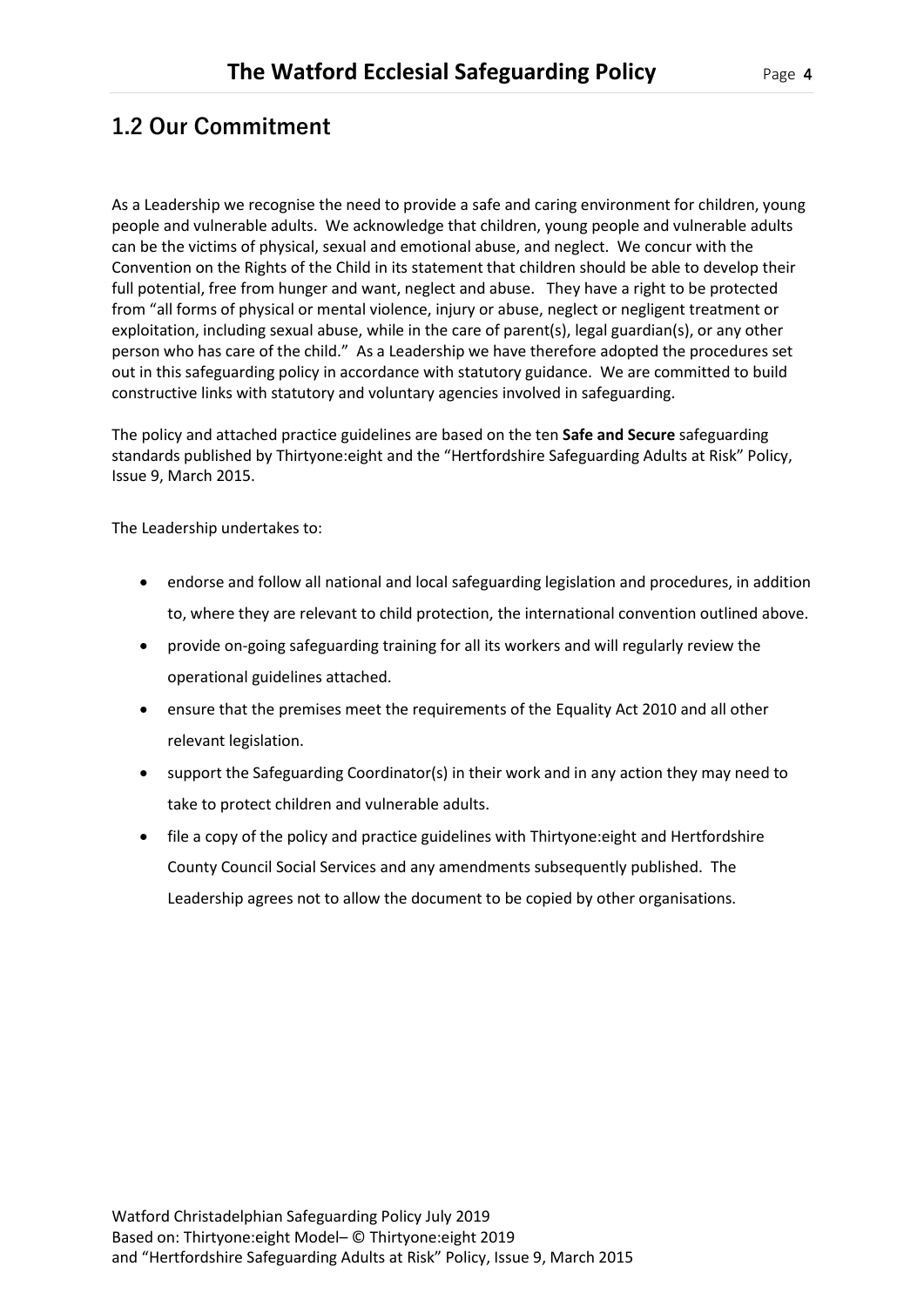# **2. Recognising and Responding Appropriately to an Allegation or Suspicion of Abuse**

### **2.1 Understanding Abuse and Neglect**

Defining child abuse or abuse against a vulnerable adult is a difficult and complex issue. A person may abuse by inflicting harm or failing to prevent harm. Children and adults in need of protection may be abused within a family, an institution or a community setting. Very often the abuser is known or in a trusted relationship with the child or vulnerable adult.

In safeguarding those in our places of worship and organisations we have as our starting point the UN Convention on the Rights of the Child and its definition of abuse, Article 19 which states:

*1. Parties shall take all appropriate legislative, administrative, social and educational measures to protect the child from all forms of physical or mental violence, injury or abuse, neglect or negligent treatment, maltreatment or exploitation, including sexual abuse, while in the care of parent(s), legal guardian(s) or any other person who has the care of the child.* 

*2. Such protective measures should, as appropriate, include effective procedures for the establishment of social programmes to provide necessary support for the child and for those who have the care of the child, as well as for other forms of prevention and for identification, reporting, referral, investigation, treatment and follow-up of instances of child maltreatment described heretofore, and, as appropriate, for judicial involvement.* 

Regarding adults, the UN Universal Declaration of Human Rights, Article 5, states:

*No one shall be subjected to torture or to cruel, inhuman or degrading treatment or punishment.*

Detailed definitions, and signs and symptoms of abuse, as well as how to respond to a disclosure of abuse, are included in our policy, as below:

- Definitions of abuse: See Appendix 3
- Signs and symptoms of abuse: See Appendix 4, 4A
- How to respond to a child wishing to disclose abuse: See Appendix 5
- How to respond when there is a suspicion of abuse of a vulnerable adult: See Appendix 5A

### **2.2 Safeguarding Awareness**

The Leadership is committed to arranging on-going safeguarding training and development opportunities for all workers and developing a culture of awareness of safeguarding issues to help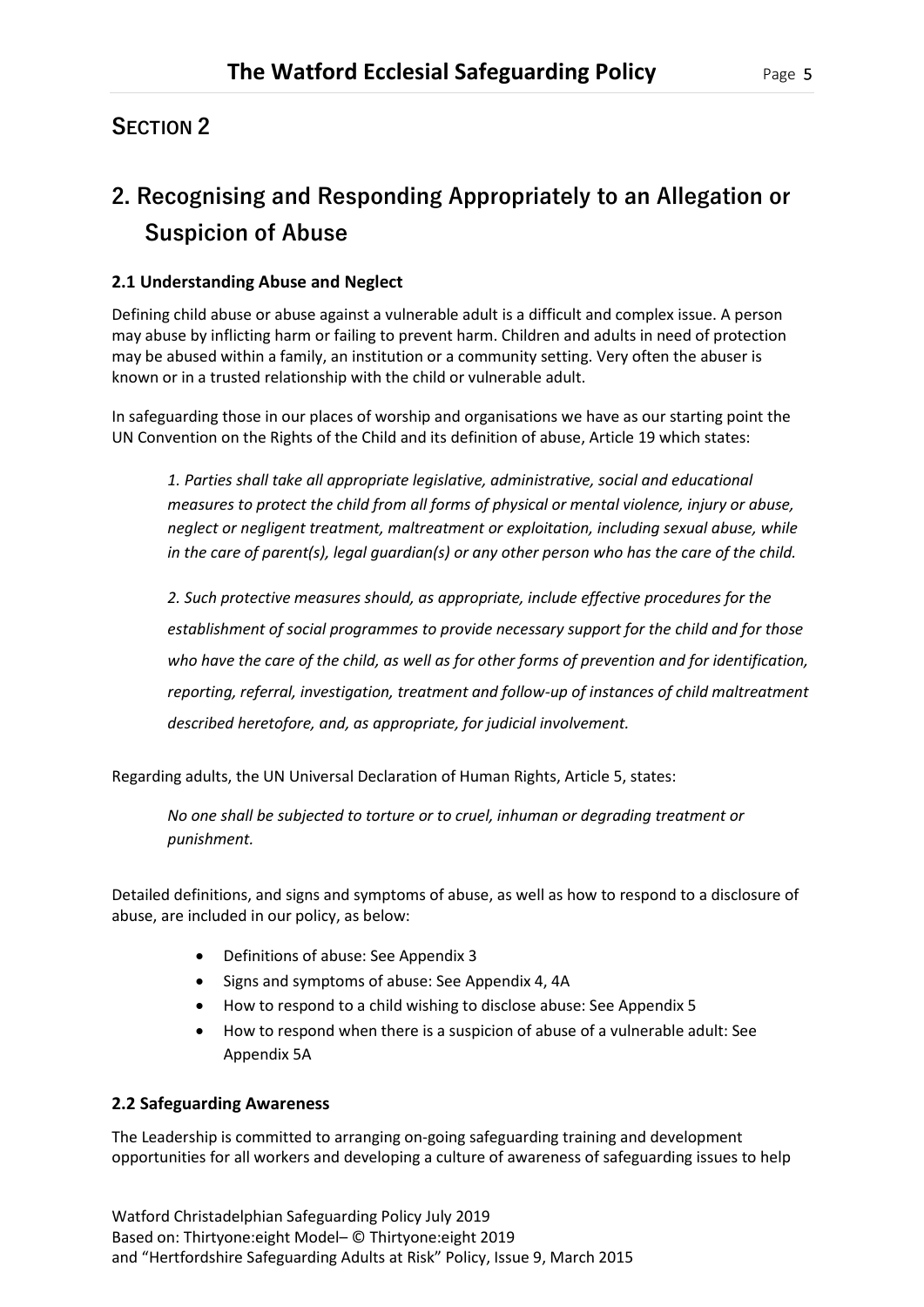protect everyone. All our workers will receive induction training and undertake safeguarding training on a regular basis. We will use materials and seminars provided by Thirtyone:eight (formerly known as CCPAS), the Christadelphian Support Network (formerly known as the Christadelphian Care Group) and others as appropriate.

The Leadership will also ensure that children and vulnerable adults are provided with information on where to get help and advice in relation to abuse, discrimination, bullying or any other matter where they have a concern.

#### **2.3 Responding to Allegations of Abuse**

Under no circumstances should a worker carry out their own investigation into an allegation or suspicion of abuse. They should follow the procedures set out below. See the ecclesial register for current telephone numbers.

- The person in receipt of allegations or suspicions of abuse should report concerns as soon as possible to the "Safeguarding Co-ordinator" who is nominated by the Leadership to act on their behalf in dealing with the allegation or suspicion of neglect or abuse, including referring the matter on to the statutory authorities.
- In the absence of the Safeguarding Co-ordinator or, if the suspicions in any way involve the Safeguarding Co-ordinator, then the report should be made to the "Deputy Safeguarding Coordinator". If the suspicions implicate both the Safeguarding Co-ordinator and the Deputy, then the report should be made to a third ecclesial member not normally involved in activities with children (Geoff Elford). In the event that all three are implicated then the report should be made to the Thirtyone:eight PO Box 133, Swanley, Kent, BR8 7UQ. Telephone 0845 120 4550. Alternatively contact Social Services or the police.
- If advice is required at this point Thirtyone:eight (as above) may be contacted by the safeguarding coordinator or deputy. If the leadership have nominated others beyond the safeguarding coordinator and deputy as part of the Watford Christadelphian safeguarding team, they may also be consulted (unless they are implicated in the allegations). Such consultation in no way stops the safeguarding coordinator or deputy moving to the next stage.
- The Safeguarding Co-ordinator should then immediately inform the Secretary of Watford Christadelphians. When required the Secretary will inform the insurance company and The Charity Commission.
- Where the concern is about a child the Safeguarding Co-ordinator should contact Children's Social Services. Where the concern is regarding an adult in need of protection, contact Adult Social Services or take advice from Thirtyone:eight as above.
	- o The local Children's Social Services office telephone number (incl. Out of office hours) is 0300 123 4043.
	- o The local Adult Social Services office telephone number (incl. Out of office hours) is 0300 123 4042 .
	- $\circ$  If you have reason to believe an adult receiving mental health services in Hertfordshire may be at risk of suffering abuse or neglect, then a safeguarding referral can be made to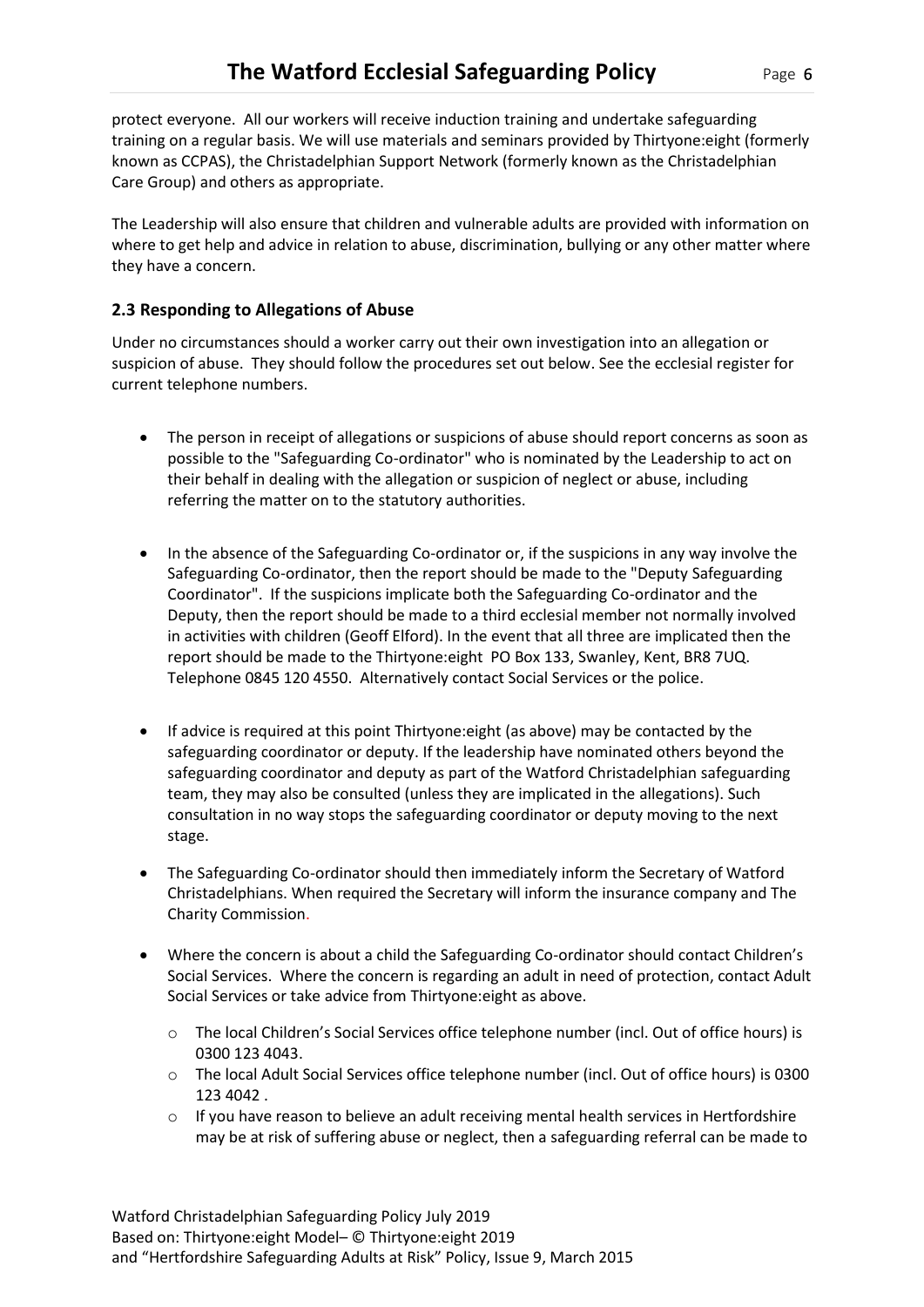# **The Watford Ecclesial Safeguarding Policy**

HPFT ("Hertfordshire Partnership University NHS Foundation Trust) who provide mental health and learning difficulty services in Hertfordshire) on 0300 777 0707.

- o The Police Child Protection Team telephone number is (main switchboard) 0845 33 00 222, (direct line) 01707 354000.
- Suspicions must not be discussed with anyone other than those nominated above. A contemporaneous written record of the concerns should be made in accordance with these procedures and kept in a secure place.
- Whilst allegations or suspicions of abuse will normally be reported to the Safeguarding Coordinator, the absence of the Safeguarding Co-ordinator or Deputy should not delay taking advice from Thirtyone:eight or referral to Social Services or the Police.
- The Leadership will support the Safeguarding Co-ordinator/Deputy in their role and accept that any information they may have in their possession will be shared in a strictly limited way on a need to know basis.
- It is, of course, the right of any individual to make a direct referral to the safeguarding agencies or seek advice from Thirtyone:eight. The Leadership does however encourage members of the ecclesia to follow this procedure. If the individual with the concern feels that the Safeguarding Co-ordinator/Deputy has not responded appropriately, or where they have a disagreement with the Safeguarding Co-ordinator(s) as to the appropriateness of a referral they are free to contact an outside agency direct. We hope by making this statement that the Leadership demonstrate its commitment to effective safeguarding and the protection of all those who are vulnerable.

The role of the safeguarding co-ordinator/ deputy is to collate and clarify the precise details of the allegation or suspicion and pass this information on to statutory agencies who have a legal duty to investigate. The safeguarding coordinator may nominate the safeguarding deputy, or others first agreed with the leadership, to assist.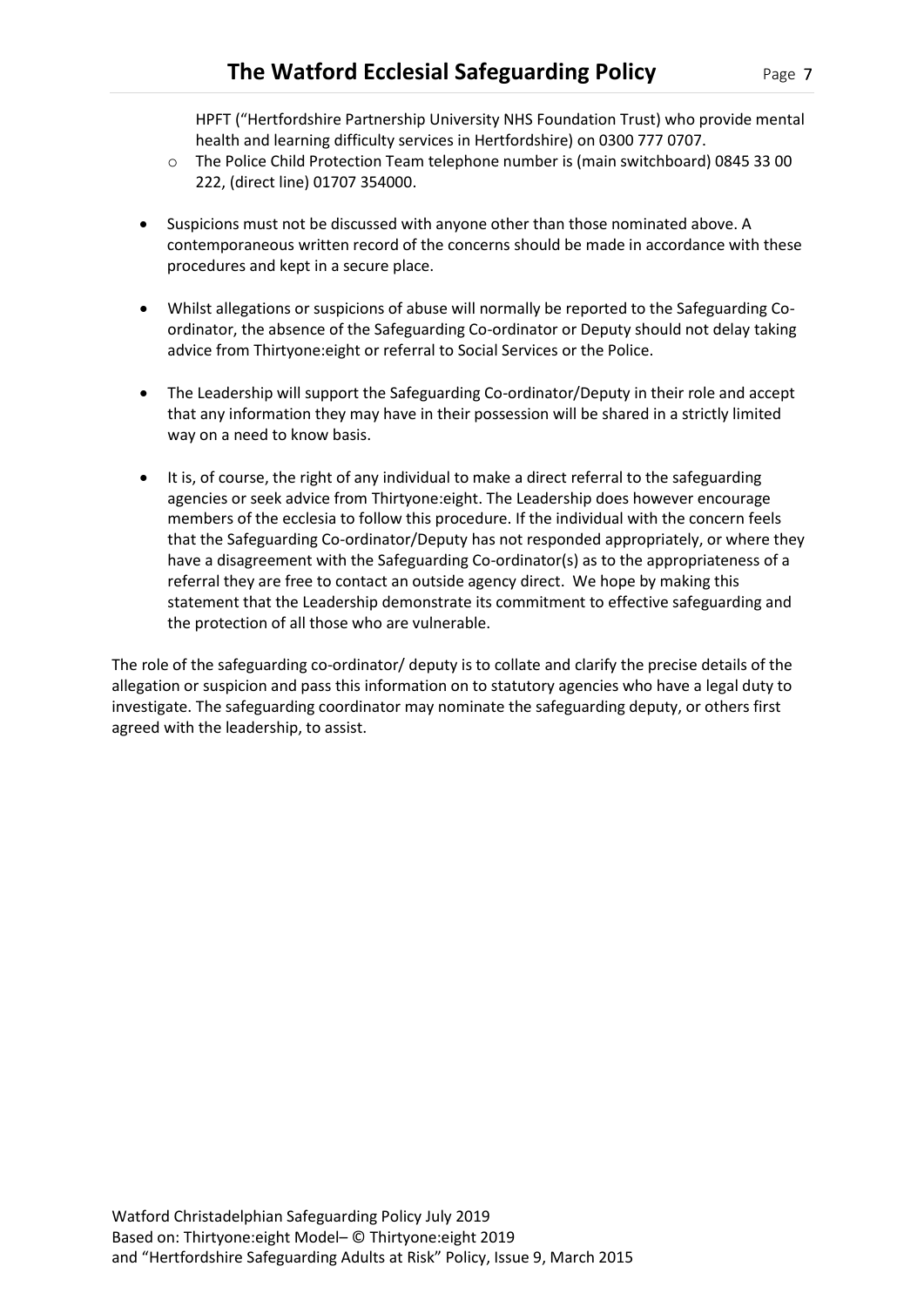### **2.4 Detailed Procedures Where There Is a Concern About a Child**

#### **2.4.1 Allegations of Physical Injury, Neglect or Emotional Abuse**

If a child has a physical injury, a symptom of neglect or where there are concerns about emotional abuse, the Safeguarding Co-ordinator/Deputy will:

- Contact Children's Social Services (or Thirtyone:eight) for advice in cases where there appears to be deliberate injury, if concerned about a child's safety or if a child is afraid to return home.
- Not tell the parents or carers unless advised to do so, having contacted Children's Social Services.
- Seek medical help if needed urgently, informing the doctor/ambulance/paramedic of any suspicions.
- For lesser concerns, (e.g. poor parenting), encourage parent/carer to seek help, but not if this places the child at risk of significant harm.
- Where the parent/carer is unwilling to seek help, offer to accompany them. In cases of real concern, if they still fail to act, contact Children's Social Services direct for advice.
- Seek and follow advice given by Thirtyone:eight (who will confirm their advice in writing) if unsure whether or not to refer a case to Children's Social Services.

#### **2.4.2 Allegations of Sexual Abuse**

In the event of allegations or suspicions of sexual abuse, the Safeguarding Co-ordinator/Deputy will:

- Contact the Children's Social Services Department Duty Social Worker for children and families or Police Child Protection Team direct. They will NOT speak to the parent/carer or anyone else.
- Seek and follow the advice given by Thirtyone:eight if, for any reason they are unsure whether or not to contact Children's Social Services/Police. Thirtyone:eight will confirm its advice in writing for future reference.

#### **2.4.3 Allegations of Abuse Against a Person Who Works with Children**

If an accusation is made against a worker whilst following the procedure outlined above, the Safeguarding Co-ordinator, in accordance with Local Safeguarding Children Board (LSCB) procedures will need to liaise with Children's Social Services in regards to the suspension of the worker from activities involving children, also making a referral to a Safeguarding Adviser (SA) / Local Authority Designated Officer (LADO). Consideration should be given, in consultation with the SA or LADO, as to whether a referral should be made to the Independent Safeguarding Authority.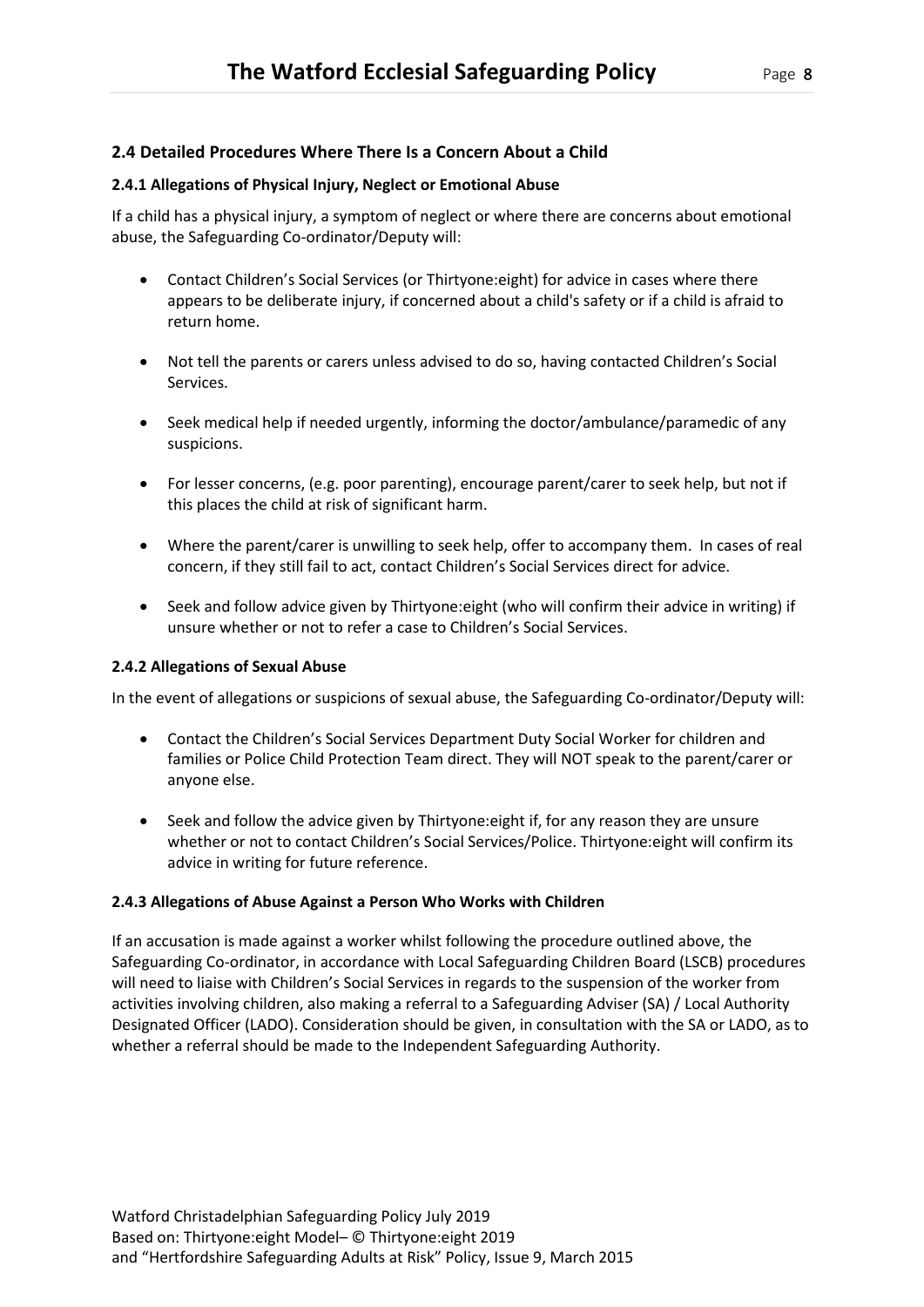### **2.5 The Following Procedure Will Be Followed Where There Is a Concern That an Adult Needs Protection**

### **2.5.1 Definition of "Vulnerable Adult"**

"A person who is 18 years of age or over, and who is or may be in need of community care services by reason of mental or other disability, age or illness and who is or may be unable to take care of him/herself, or unable to protect him/herself against significant harm or serious exploitation."

The following factors may lead to an adult becoming vulnerable:

- being elderly and frail due to ill health, physical disability or cognitive impairment;
- having a learning disability;
- having a physical disability and / or a sensory impairment;
- having mental health needs including dementia; or a personality disorder
- having a long-term illness / condition;
- misusing drugs or alcohol;
- as a carer, being potentially subject to physical or emotional abuse from the cared for person;
- being unable to demonstrate the capacity to make a decision and is in need of care and support.

This policy has been developed in line with principles set out in the government policy on adult safeguarding. In summary this means that:

- individuals have the right to make choices about their care and treatment this includes making decisions about their safety, even where those decisions may seem to others to be unwise,
- individuals are enabled to control decisions about their care to the extent they are able,
- any actions that do not have the person's full and informed consent must have a clear justification, be permissible in law and be the least restrictive of the person's rights to meet the justifiable outcome.

### **2.5.2 Mental Capacity**

The Mental Capacity Act 2005 (MCA) provides the statutory framework to empower and protect people who may lack capacity to make decisions for themselves and establishes a framework for making decisions on their behalf.

The Act states that a person lacks capacity in relation to a matter if at the material time he/she is unable to make a decision for him or herself in relation to the matter because of an impairment of, or disturbance in the functioning of the mind or brain.

The presumption is that adults have mental capacity to make informed choices about their own safety and how they live their lives.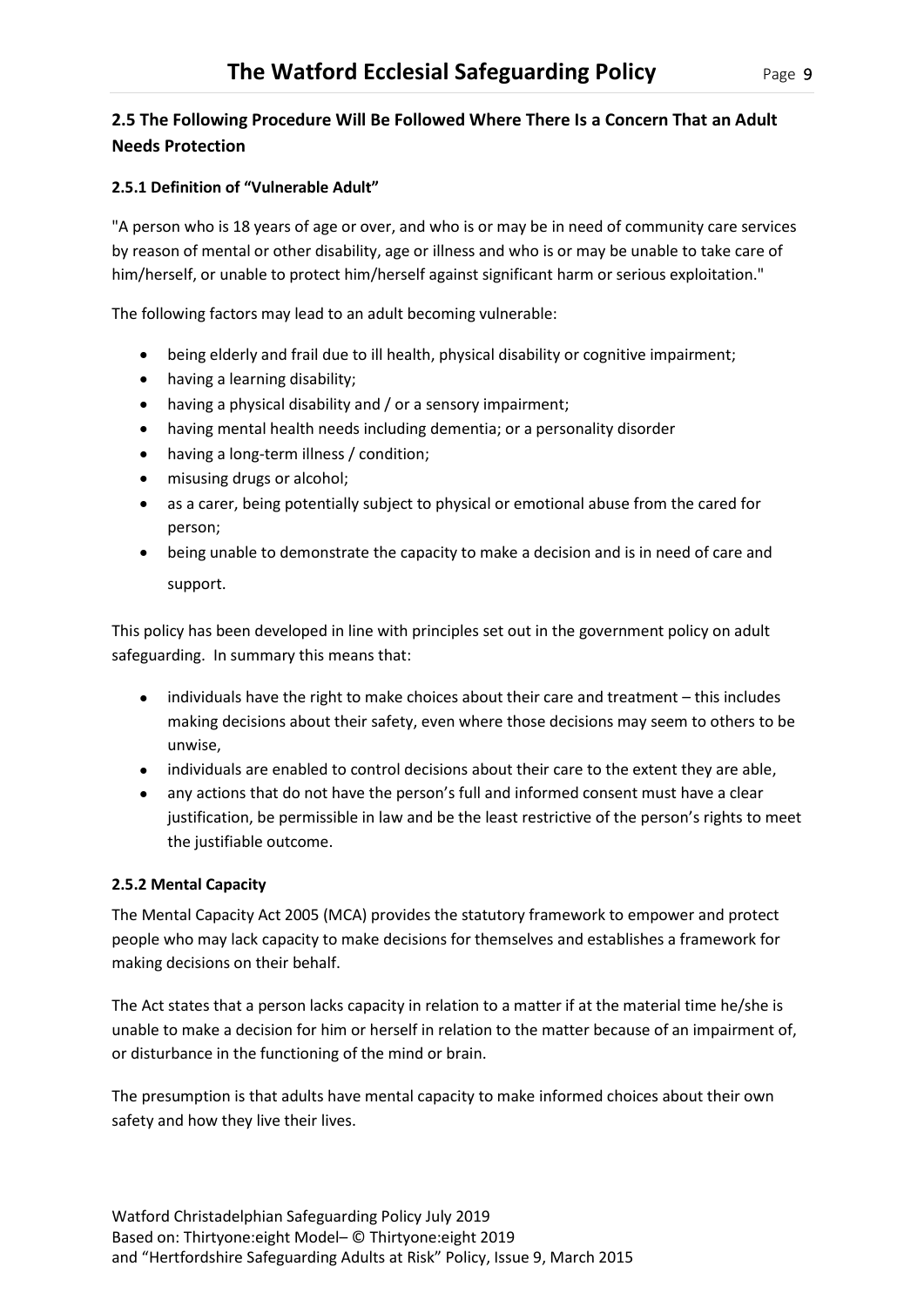All interventions need to take into account the ability of adults to make informed choices about the way they want to live and the risks they want to take.

### **2.5.3 Definition of Lack of Capacity**

The MCA sets out a two- stage test of capacity:

Stage 1 -There must be an impairment of, or disturbance in the functioning of, the mind or brain. Stage 2 - There must be an inability to make the decision in question as a result of the impairment of, or disturbance in the functioning of, the mind or brain.

Further, a person is not able to make a decision if they are unable to:

- understand the information relevant to the decision or
- retain that information long enough for them to make the decision or
- use or weigh that information as part of the process of making the decision or
- communicate their decision (whether by talking, using sign language or by any other means such as muscle movements, blinking an eye or squeezing a hand).)

Further information can be found in the Mental Capacity Act Code of Practice <http://www.justice.gov.uk/protecting-the-vulnerable/mental-capacity-act>

#### **2.5.4 Suspicions or Allegations of Physical or Sexual Abuse**

It is important that all cases of suspected or actual abuse are treated seriously.

If a vulnerable adult has a physical injury or there are indications of neglect, physical, emotional, financial or sexual abuse, the Safeguarding Co-ordinator/Deputy or nominee will:

- Discuss any concerns with the individual themselves giving due regard to their autonomy, privacy and rights to lead an independent life.
- If the vulnerable adult is in immediate danger or has sustained a serious injury contact the Emergency Services, informing them of any suspicions.
- For advice contact the Adult Social Care Vulnerable Adults Team who have responsibility under the Care Act 2014, to investigate allegations of abuse. Alternatively, Thirtyone:eight can be contacted for advice.

#### **2.5.5 Allegations of Abuse Against A Person Who Works with Adults with Care and Support Needs**

Watford Christadelphian Ecclesia does not employ staff or appoint volunteers from outside the Ecclesia to work with vulnerable adults. However, in certain circumstance members may be appointed to provide support to other members who are vulnerable. At the time of writing this policy, the most likely scenario concerning vulnerable adults is where an elderly or infirm person is being cared for by their family, friends or neighbours and they require additional support. The carers may not be ecclesial members.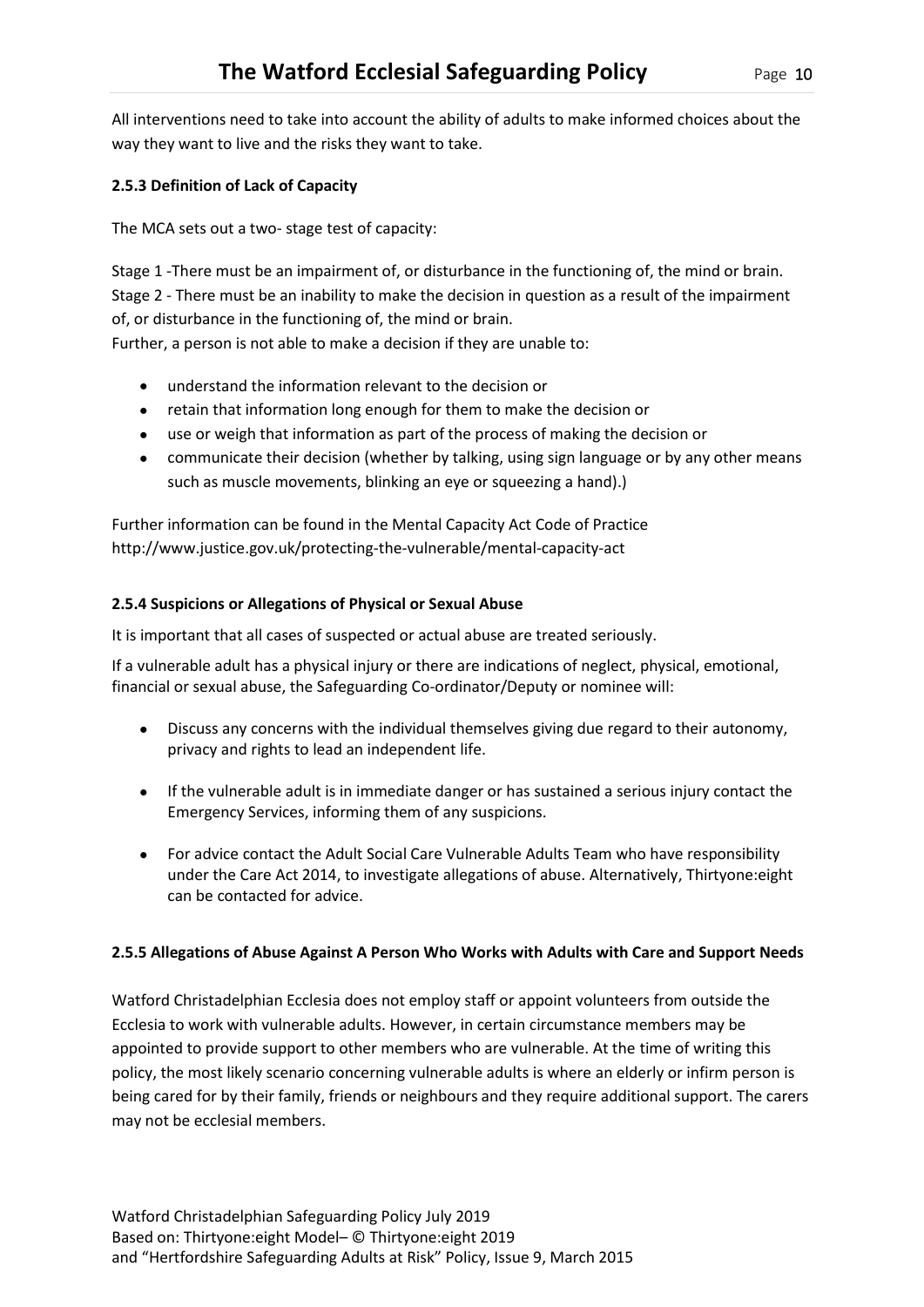Cases where members may be considered to be appointed include (this list will be maintained with successive policy revisions):

- Assignments to the welfare committee.
- Assignments to transport rotas.
- Assignments to visiting rotas.

The Safeguarding policy will also be invoked if there are allegations of abuse or safeguarding concerns implicating any Ecclesial member, over and above those appointed for specific duties.

It is important that all cases of suspected or actual abuse are treated seriously.

A concern may be raised when an ecclesial member believes that a vulnerable adult:

- has been harmed, abused or neglected or is being harmed, abused or neglected or
- is at risk of being harmed, abused or neglected

Those working with adults at risk are responsible to first ensure the immediate safety and well-being of the adult at risk. They should make an immediate evaluation of the risk and take steps to ensure that the adult is in no immediate danger. In situations where there has been or may have been a crime and the police have been called it is important that forensic and other evidence is collected and preserved. Evidence may be present even if you cannot actually see anything. Try not to disturb the scene, clothing or adult at risk if at all possible.

In most cases (unless the situation is urgent and an immediate referral to the police and/or the investigating team is needed) workers should follow the procedures laid out above ("Responding to Allegations of Abuse"). It is important to record the details of the concerns as soon as possible after the disclosure or suspicion and pass to the safeguarding coordinator.

The safeguarding co-ordinator will follow the procedures of 2.3 above and the below as appropriate:

- Contact Thirtyone:eight for advice.
- Contact the Adult Social Care Vulnerable Adults Team who have responsibility under the Care Act 2014, to investigate allegations of abuse.
- Liaise with Adult Social Services regarding the "suspension of the worker" [NOTE 1]
- Make a referral to the DBS following the advice of Adult Social Services

#### **NOTE 1:**

In the case of Watford Christadelphian Ecclesia this could mean any or all of suspending the member concerned from contact with the vulnerable individual or suspending the individual from the assigned ecclesial role in connection with which the offence occurred. These scenarios would involve a decision by the Ecclesial Secretary in conjunction with the Safeguarding Coordinator and the A.B.s. The safeguarding coordinator would need to confer with Adult Social Service regarding the evidence, the seriousness of the incident and its ramifications for future contact with the vulnerable individual.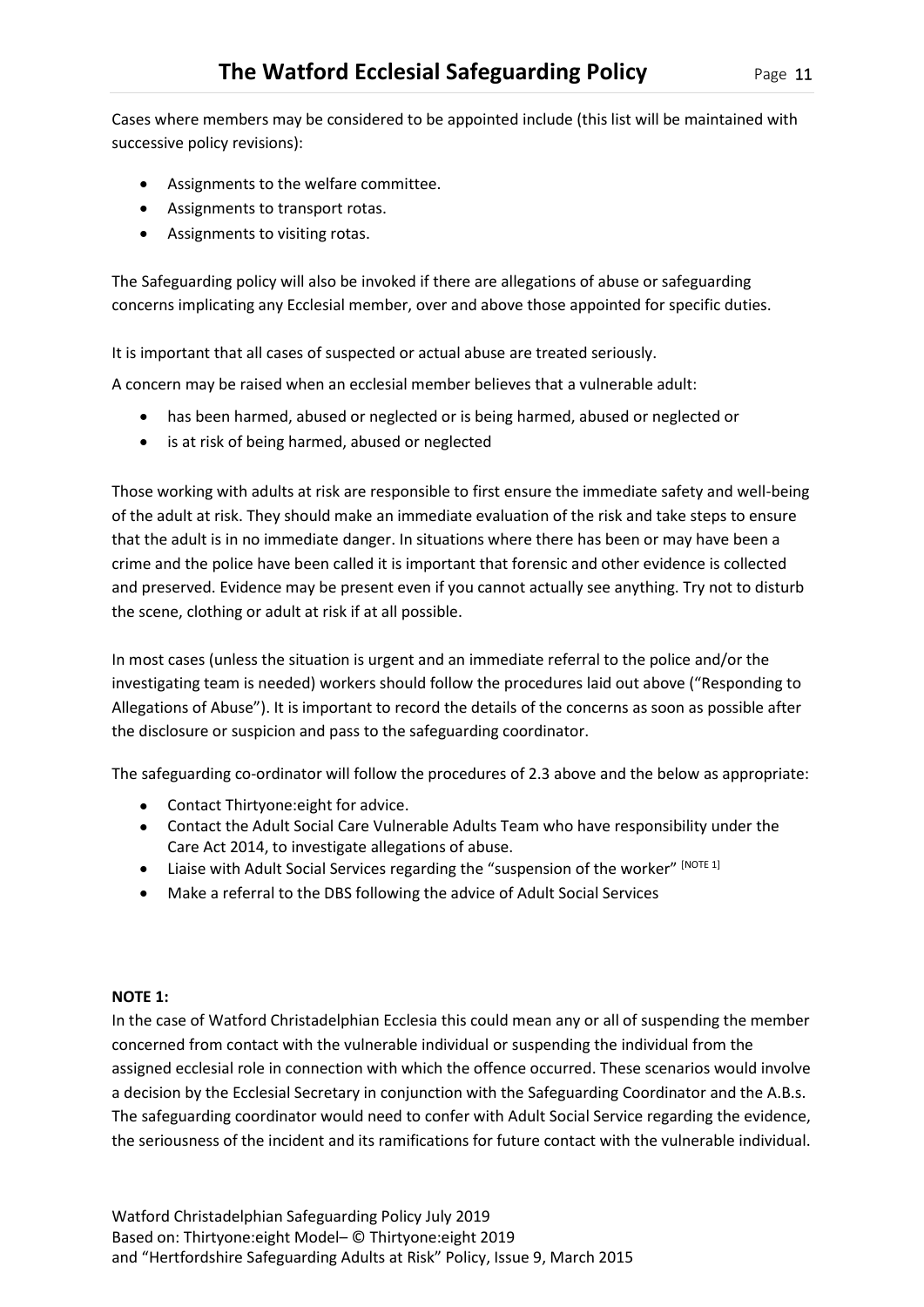# **3. Prevention**

### **3.1 Safe Recruitment**

Watford Christadelphians do not have a paid clergy, nor do we employ staff. All the work of the Ecclesia is undertaken by members on a voluntary basis. Our safeguarding procedures have been drawn up to reflect this.

The Leadership will ensure that all workers who deal with children will be appointed, trained, supported and supervised in accordance with government guidance on safe recruitment. Depending upon the duties the following will be completed before members are allowed to work with children, young people or vulnerable adults:

- Written guidance will be provided for those undertaking these duties on behalf of the Ecclesia.
- Members wishing to undertake such work will complete a self-declaration form (Mandatory)
- A criminal records disclosure will be completed where required (we will comply with Code of Practice requirements concerning the fair treatment of applicants and the handling of information)
- Safeguarding will be discussed with the individual concerned (Mandatory)
- The ecclesia does not employ staff or engage volunteers who are not members of the wider Christadelphian community. For all new members of the Watford ecclesia a letter of recommendation, which will specifically address child protection issues and adult safeguarding, will be requested from the transferring ecclesia (or other body if the member was not previously attached to a Christadelphian ecclesia). (Mandatory)
- No new member of the ecclesia may take on an ecclesial role endorsed by the Leadership, which involves extended contact with children or vulnerable adults, until a period of six months has elapsed from their time of volunteering to work with children or vulnerable members. At the end of this period there will be a decision made by the Leadership as to whether the new member has satisfactorily served the waiting period. The result will be noted formally in the Leadership minutes. This requirement may be waived in certain circumstances but only after agreement and a formal minute by the Leadership.
- Qualifications where relevant will be verified (Sight of original documents).
- A suitable training programme will be provided to members undertaking this work and they will be given a copy of the Thirtyone:eight produced "Safe and Secure – Key Facts" booklet (Mandatory)
- Every member involved in such work will be given a copy of the organisation's safeguarding policy and will know how to report concerns. (Mandatory)

### **3.2 Management of Workers – Codes of Conduct**

As a Leadership we are committed to supporting all members who undertake work on behalf of the ecclesia and ensuring that they receive support and supervision. They will be issued with a code of conduct towards children, young people and vulnerable adults. The Leadership undertakes to follow the principles found within the 'Abuse of Trust 'guidance issued by the Home Office and it is therefore unacceptable for those in a position of trust to engage in any behaviour which might allow a sexual relationship to develop for as long as the relationship of trust continues.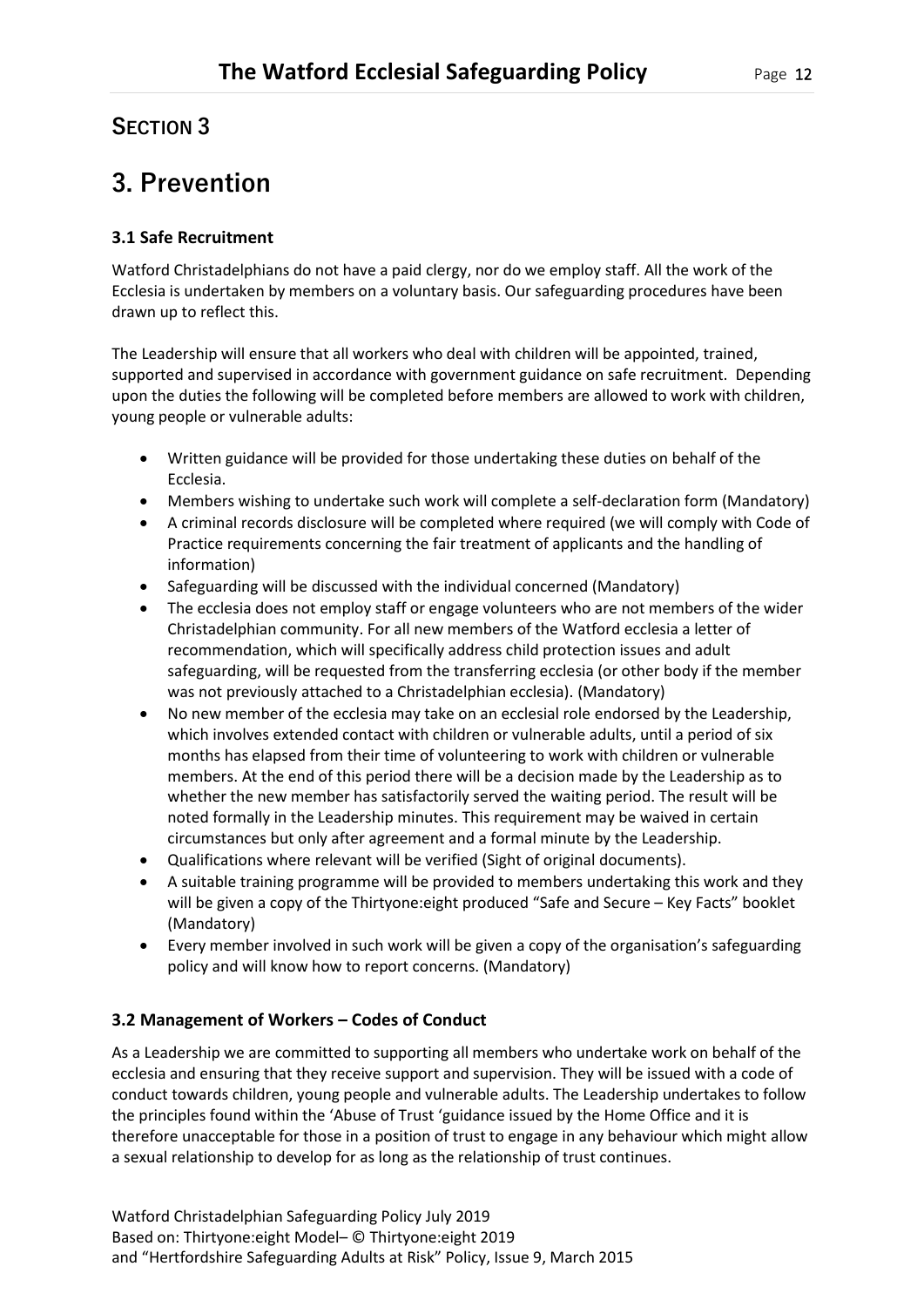# **4.Pastoral Care**

### **4.1 Supporting Those Affected by Abuse**

The Leadership is committed to offering pastoral care, working with statutory agencies as appropriate, and support to all those who have been affected by abuse who have contact with or are part of the place of worship / organisation.

### **4.2 Supporting Carers of Vulnerable Adults**

The Leadership will endeavour to ensure support is available to family members, friends and neighbours who are providing care to vulnerable adults known to the Ecclesia, given that they often have a vital role in providing care at home. We appreciate that carers can face stress and pressure in this role and contact with them needs to be handled sensitively.

### **4.3 Working with Offenders**

When someone attending the place of worship / organisation is known to have abused children or is known to be a risk to vulnerable adults the Leadership will supervise the individual concerned and offer pastoral care, but in its safeguarding commitment to the protection of children and vulnerable adults, set boundaries for that person which they will be expected to keep.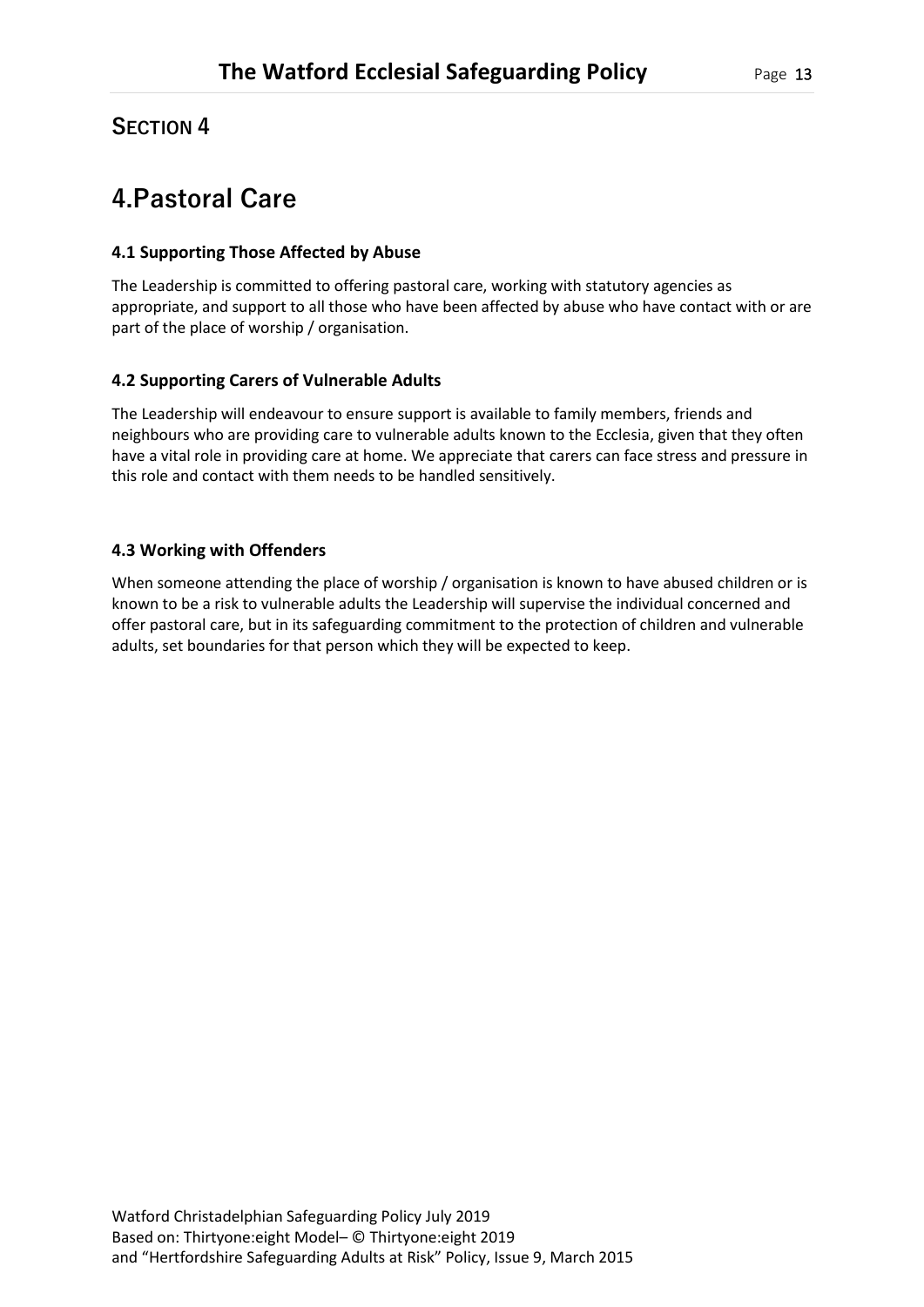# **5.Practice Guidelines**

As an organisation / place of worship working with children, young people and vulnerable adults we wish to operate and promote good working practice. This will enable members to run activities safely, develop good relationships and minimise the risk of false accusation.

As well as a general code of conduct for members who work with children or vulnerable adults, we will also have a general risk assessment process covering most formally managed ecclesial events. For specifics circumstances where the Leadership consider that there is a need. more specific guidelines will be developed.

### **5.1 Working in Partnership**

If we work with external organisations we will ensure that they understand and comply with our expectations as set out in this policy.

Good communication is essential in promoting safeguarding, both to those we wish to protect, to everyone involved in working with children and vulnerable adults and to all those with whom we work in partnership. This safeguarding policy is just one means of promoting safeguarding.

Signed by:

**Date: \_\_\_\_\_\_\_\_\_\_\_\_\_\_\_\_\_\_\_\_\_\_\_\_\_\_\_\_\_\_\_\_**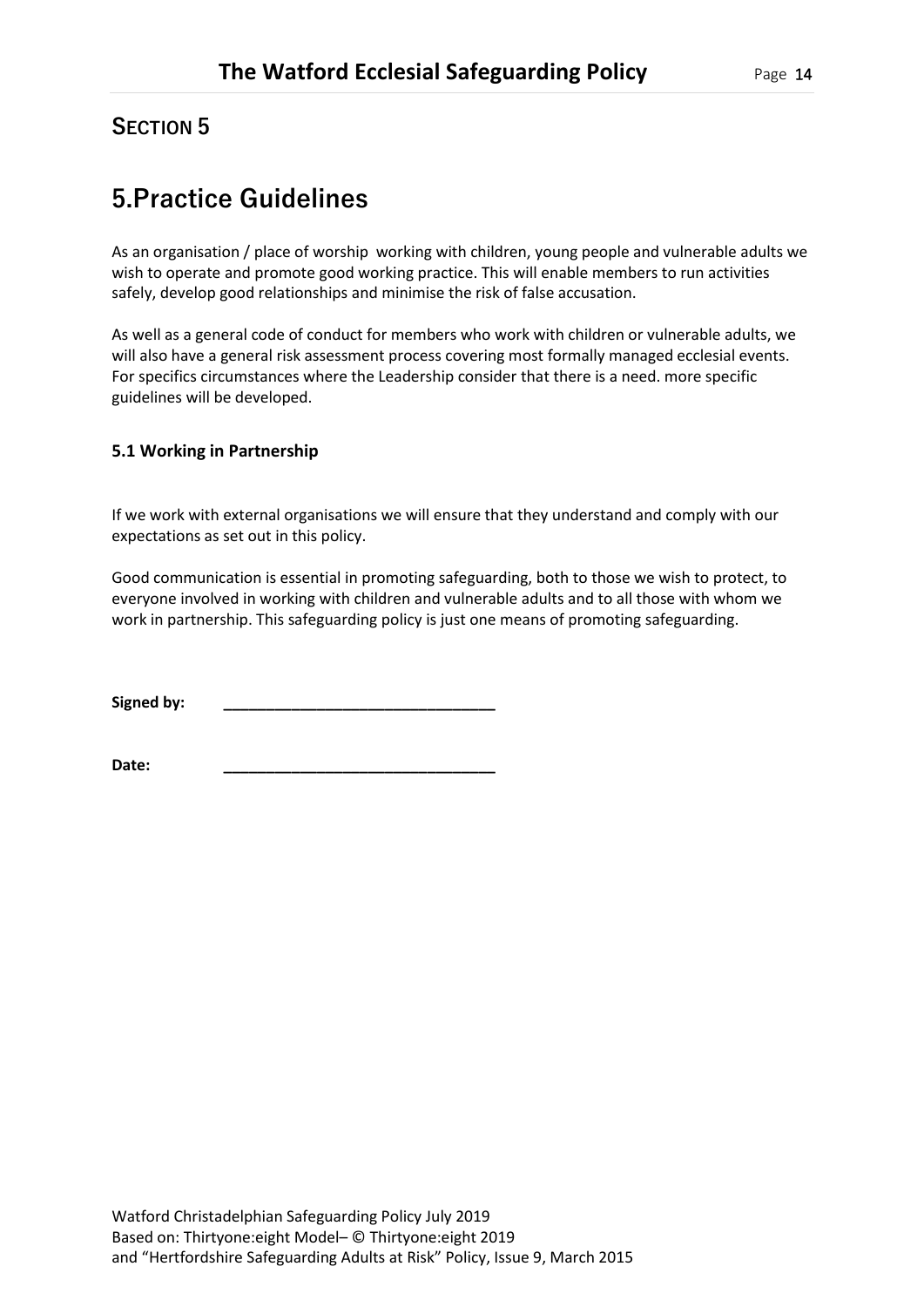# **APPENDIX 1**

# **Leadership Safeguarding Statement**

The Leadership recognise the importance of its ministry /work with children and young people and adults in need of protection and its responsibility to protect everyone entrusted to our care.

The following statement was agreed by the Leadership on: 27/June/2019

This ecclesia is committed to the safeguarding of children and vulnerable adults and ensuring their well-being.

Specifically:

- We recognise that we all have a responsibility to help prevent the physical, sexual, emotional abuse and neglect of children and young people (those under 18 years of age) and to report any such abuse that we discover or suspect.
- We believe every child should be valued, safe and happy. We want to make sure that children we have contact with know this and are empowered to tell us if they are suffering harm.
- All children and young people have the right to be treated with respect, to be listened to and to be protected from all forms of abuse.
- We recognise that we all have a responsibility to help prevent the physical, sexual, psychological, financial and discriminatory abuse and neglect of vulnerable adults and to report any such abuse that we discover or suspect.
- We recognise the personal dignity and rights of vulnerable adults and will ensure all our policies and procedures reflect this.
- We believe all adults should enjoy and have access to every aspect of the life of the place of worship/organisation unless they pose a risk to the safety of those we serve. This will be subject to the fact that only baptised members of the ecclesia can participate in the breaking of bread service and take on formal ecclesial roles.
- We undertake to exercise proper care in the appointment and selection of all those who will work with children and vulnerable adults.

#### **We are committed to:**

- Following the requirements for UK legislation in relation to safeguarding children and vulnerable adults and good practice recommendations.
- Respecting the rights of children as described in the UN Convention on the Rights of the Child.
- Implementing the requirements of legislation in regard to people with disabilities.
- Ensuring that workers adhere to the agreed procedures of our safeguarding policy.
- Keeping up to date with national and local developments relating to safeguarding.
- Following any organisational guidelines in relation to safeguarding children and adults in need of protection.
- Supporting the safeguarding co-ordinator/s in any action they may need to take in order to protect children/vulnerable adults.
- Ensuring that all members of Watford Christadelphian Ecclesia agree to abide by these recommendations and the guidelines established by this place of worship/organisation.
- Supporting parents, families and carers.

Watford Christadelphian Safeguarding Policy July 2019 Based on: Thirtyone:eight Model– © Thirtyone:eight 2019 and "Hertfordshire Safeguarding Adults at Risk" Policy, Issue 9, March 2015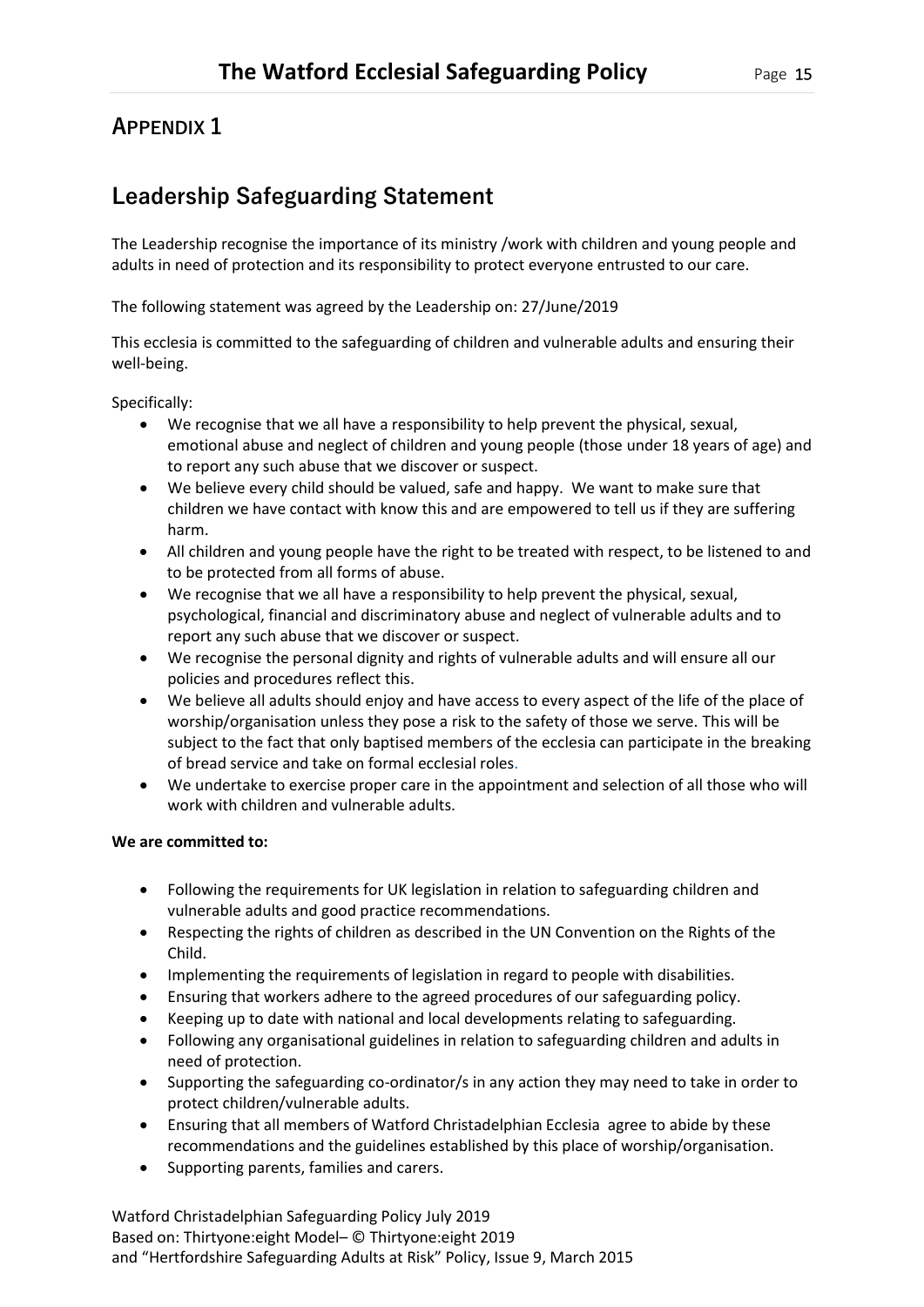- Nurturing, protecting and safeguarding of children and young people
- Supporting, resourcing, training, monitoring and providing supervision to all those who undertake this work.
- Supporting all in the place of worship/organisation affected by abuse.
- Adopting and following the 'Safe and Secure' safeguarding standards developed by the Churches' Child Protection Advisory Service.

#### **We recognise:**

- Children's Social Services (or equivalent) has lead responsibility for investigating all allegations or suspicions of abuse where there are concerns about a child. Adult Social Care (or equivalent) has lead responsibility for investigating all allegations or suspicions of abuse where there are concerns about a vulnerable adult.
- Where an allegation suggests that a criminal offence may have been committed then the police should be contacted as a matter of urgency.
- When working outside of the UK, concerns will be reported to the appropriate agencies in the country in which we operate, and their procedures followed, and in addition we will report concerns to the appropriate people in the Watford Christadelphian Ecclesia and the relevant Christadelphian Committee.
- Safeguarding is everyone's responsibility.

#### **We will review this statement and our policy and procedures annually.**

If you have any concerns for a child or vulnerable adult then speak to one of the following who have

been approved as safeguarding co-ordinators for this place of worship/organisation.

| Jon Waterhouse | <b>Child Safeguarding</b> |
|----------------|---------------------------|
| Coordinator    |                           |
| Alison Walker  | Deputy Child Safeguarding |
| Coordinator    |                           |

A copy of the full policy and procedures is available from The Leadership

A copy of our safeguarding policy has been lodged with Thirtyone:eight and Local Social Services Signed by leadership/organisation

 $Signal$   $\qquad \qquad \qquad$ 

Date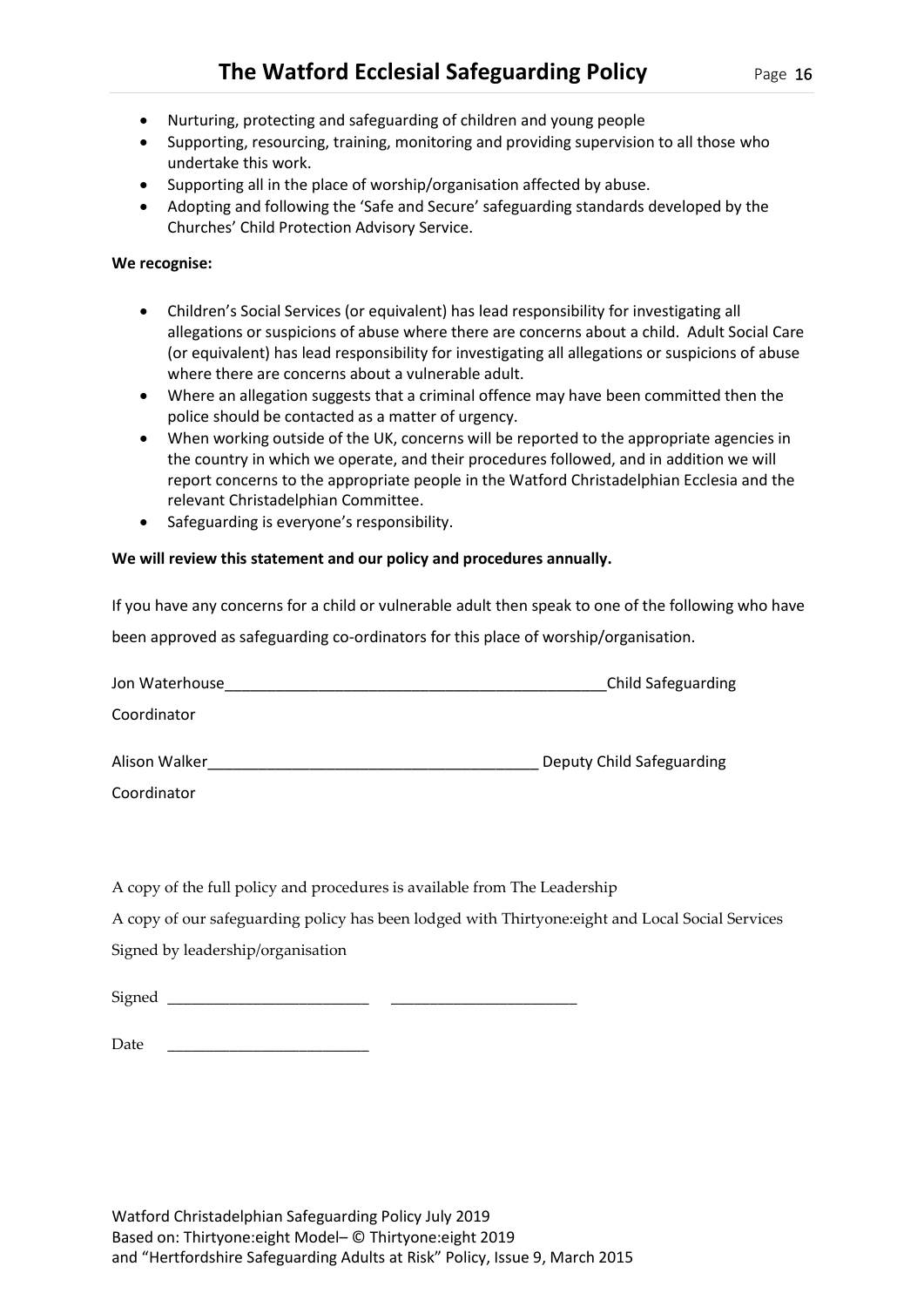# **APPENDIX 2**



In an emergency, or for independent advice call thirtyone:eight on: 0303 003 11 11

With safeguarding support from:



Thirtyone:eight is an independent Christian safeguarding charity.<br>Charity No: 1004490. Scottish Charity No: SCO40S78. Company No: 2646487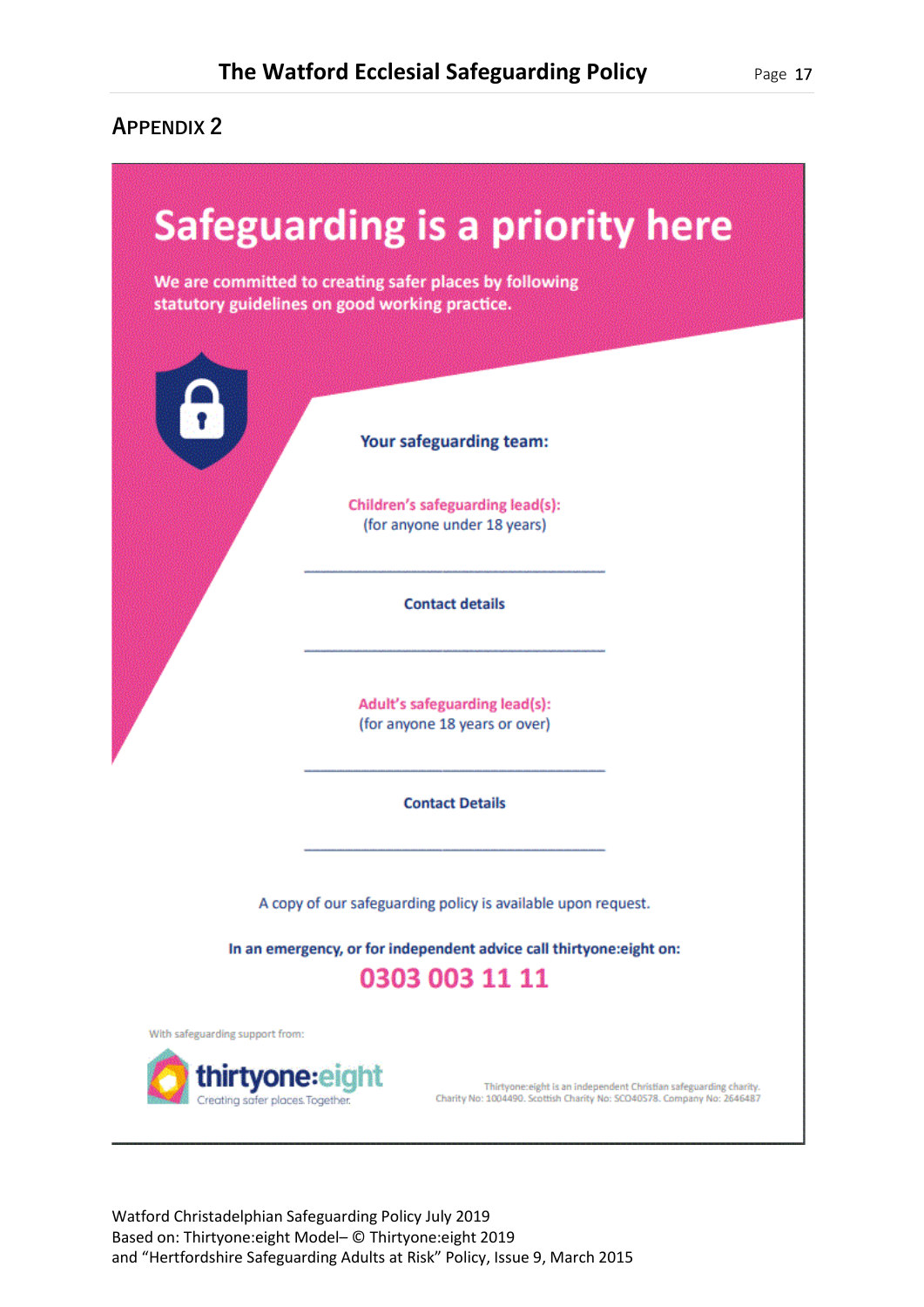### **APPENDIX 3 - STATUTORY DEFINITION OF ABUSE UK (CHILDREN & YOUNG PEOPLE)**

The four definitions of abuse below operate in England based on the government guidance 'Working Together to Safeguard Children (2010)'.

#### What is abuse and neglect?

Abuse and neglect are forms of maltreatment of a child. Somebody may abuse or neglect a child by inflicting harm, or by failing to act to prevent harm. Children may be abused in a family or in an institutional or community setting, by those known to them or, more rarely, by a stranger for example, via the internet. They may be abused by an adult or adults, or another child or children.

#### Physical abuse

Physical abuse may involve hitting, shaking, throwing, poisoning, burning or scalding, drowning, suffocating, or otherwise causing physical harm to a child. Physical harm may also be caused when a parent or carer fabricates the symptoms of, or deliberately induces, illness in a child.

#### Emotional abuse

Emotional abuse is the persistent emotional maltreatment of a child such as to cause severe and persistent adverse effects on the child's emotional development.

It may involve conveying to children that they are worthless or unloved, inadequate, or valued only insofar as they meet the needs of another person. It may include not giving the child opportunities to express their views, deliberately silencing them or 'making fun' of what they say or how they communicate. It may feature age or developmentally inappropriate expectations being imposed on children. These may include interactions that are beyond the child's developmental capability, as well as overprotection and limitation of exploration and learning, or preventing the child participating in normal social interaction. It may involve seeing or hearing the ill-treatment of another. It may involve serious bullying (including cyberbullying), causing children frequently to feel frightened or in danger, or the exploitation or corruption of children. Some level of emotional abuse is involved in all types of maltreatment of a child, though it may occur alone.

#### Sexual abuse

Sexual abuse involves forcing or enticing a child or young person to take part in sexual activities, not necessarily involving a high level of violence, whether or not the child is aware of what is happening. The activities may involve physical contact, including assault by penetration (for example, rape or oral sex) or non-penetrative acts such as masturbation, kissing, rubbing and touching outside of clothing. They may also include non-contact activities, such as involving children in looking at, or in the production of, sexual images, watching sexual activities, encouraging children to behave in sexually inappropriate ways, or grooming a child in preparation for abuse (including via the internet). Sexual abuse is not solely perpetrated by adult males. Women can also commit acts of sexual abuse, as can other children.

#### Neglect

Neglect is the persistent failure to meet a child's basic physical and/or psychological needs, likely to result in the serious impairment of the child's health or development. Neglect may occur during pregnancy as a result of maternal substance abuse. Once a child is born, neglect may involve a parent or carer failing to provide adequate food, clothing and shelter (including exclusion from home or abandonment);

- $\triangle$  protect a child from physical and emotional harm or danger;
- $\triangle$  ensure adequate supervision (including the use of inadequate care-givers); or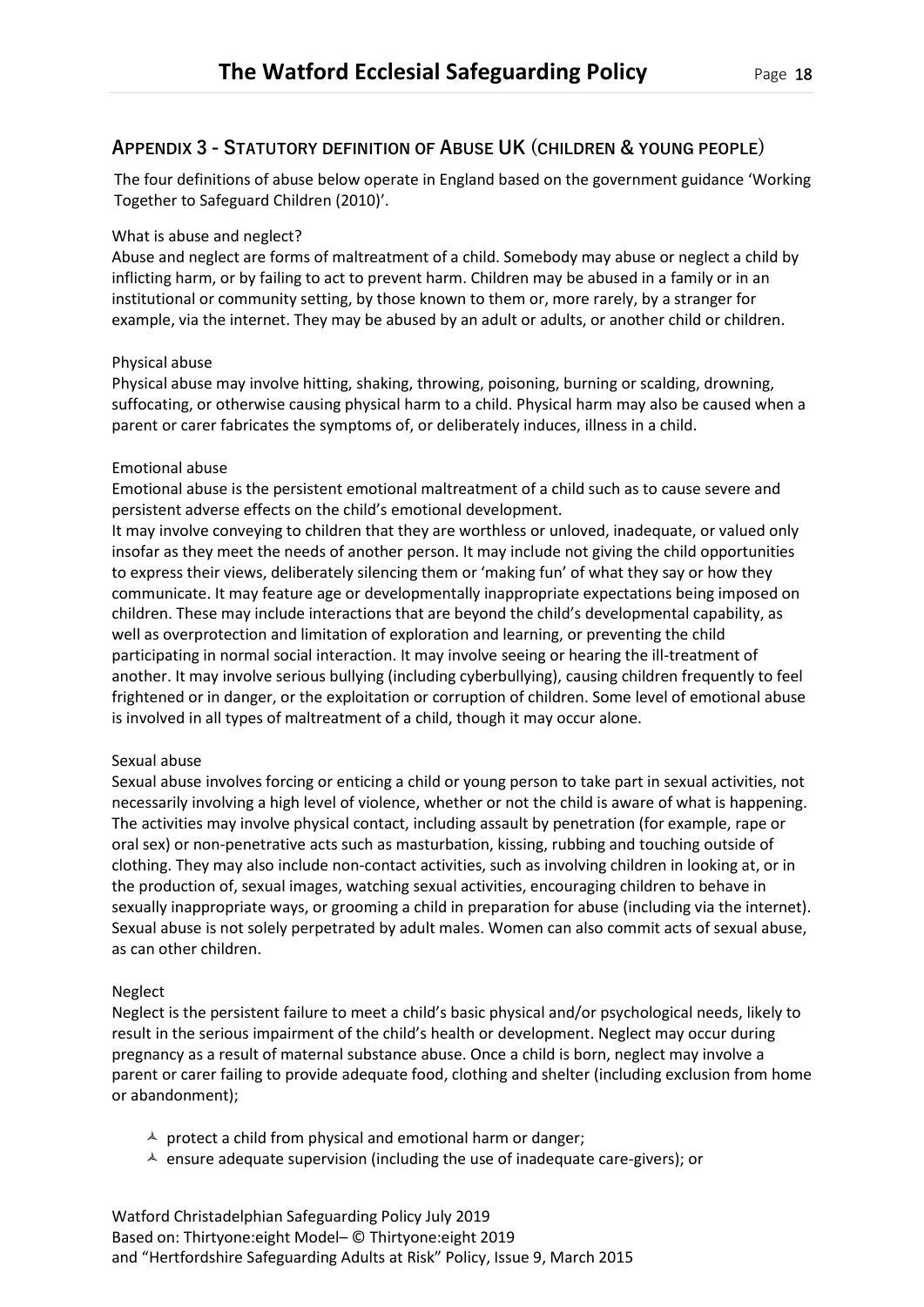$\triangle$  ensure access to appropriate medical care or treatment.

It may also include neglect of, or unresponsiveness to, a child's basic emotional needs.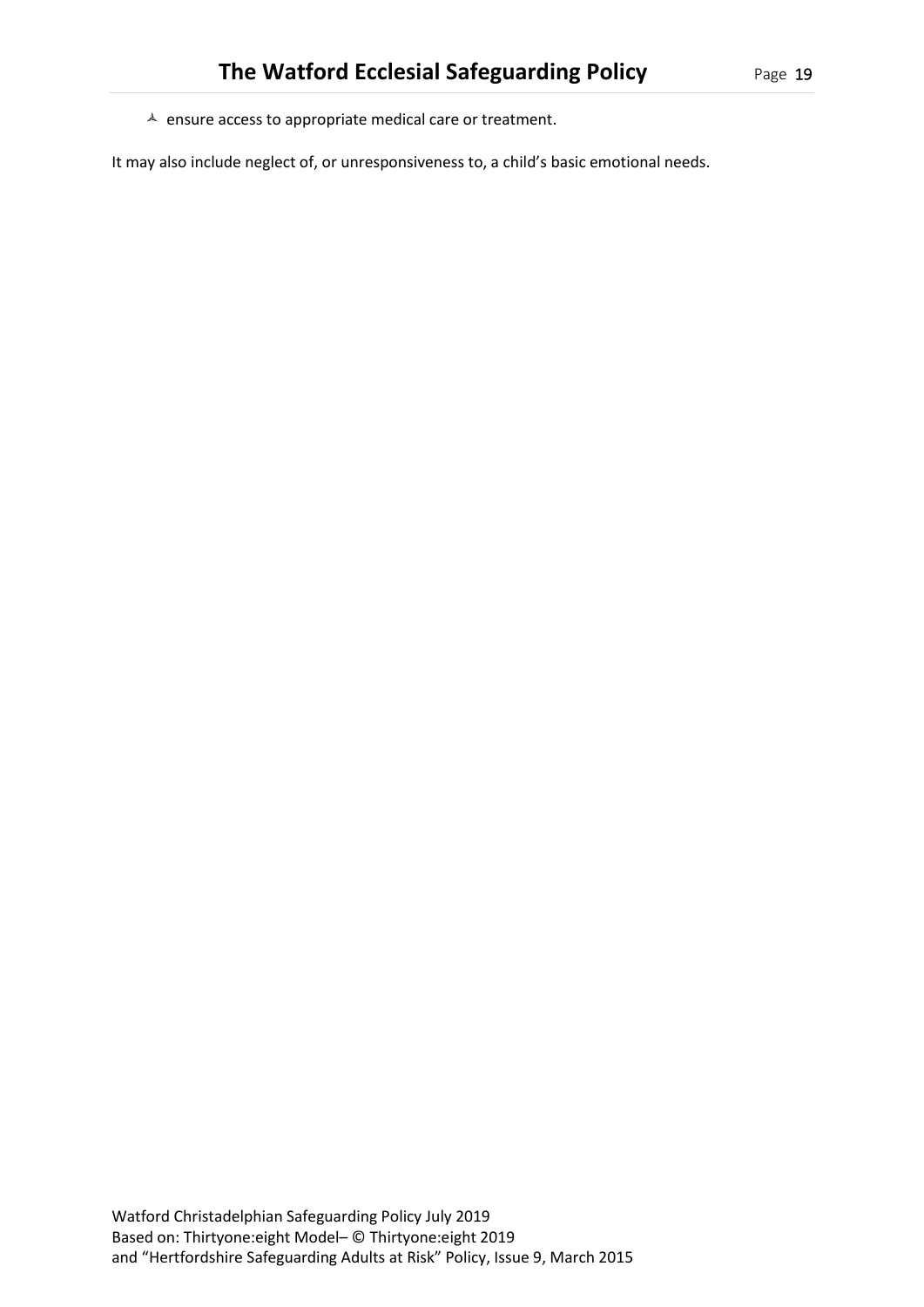# **Appendix 4**

### **Signs of Possible Abuse (children & young people)**

The following signs could be indicators that abuse has taken place but should be considered in context of the child's whole life.

#### **Physical**

- Injuries not consistent with the explanation given for them
- Injuries that occur in places not normally exposed to falls, rough games, etc
- Injuries that have not received medical attention
- Reluctance to change for, or participate in, games or swimming
- Repeated urinary infections or unexplained tummy pains
- Bruises on babies, bites, burns, fractures etc which do not have an accidental explanation\*
- Cuts/scratches/substance abuse\*

#### **Sexual**

- Any allegations made concerning sexual abuse
- Excessive preoccupation with sexual matters and detailed knowledge of adult sexual behaviour
- Age-inappropriate sexual activity through words, play or drawing
- Child who is sexually provocative or seductive with adults
- Inappropriate bed-sharing arrangements at home
- Severe sleep disturbances with fears, phobias, vivid dreams or nightmares, sometimes with overt or veiled sexual connotations
- Eating disorders anorexia, bulimia\*

#### **Emotional**

- Changes or regression in mood or behaviour, particularly where a child withdraws or becomes clinging.
- Depression, aggression, extreme anxiety.
- Nervousness, frozen watchfulness
- Obsessions or phobias
- Sudden under-achievement or lack of concentration
- Inappropriate relationships with peers and/or adults
- Attention-seeking behaviour
- Persistent tiredness
- Running away/stealing/lying

#### **Neglect**

- Under nourishment, failure to grow, constant hunger, stealing or gorging food, Untreated illnesses,
- Inadequate care, etc

\*These indicate the possibility that a child or young person is self-harming. Approximately 20,000 are treated in accident and emergency departments in the UK each year.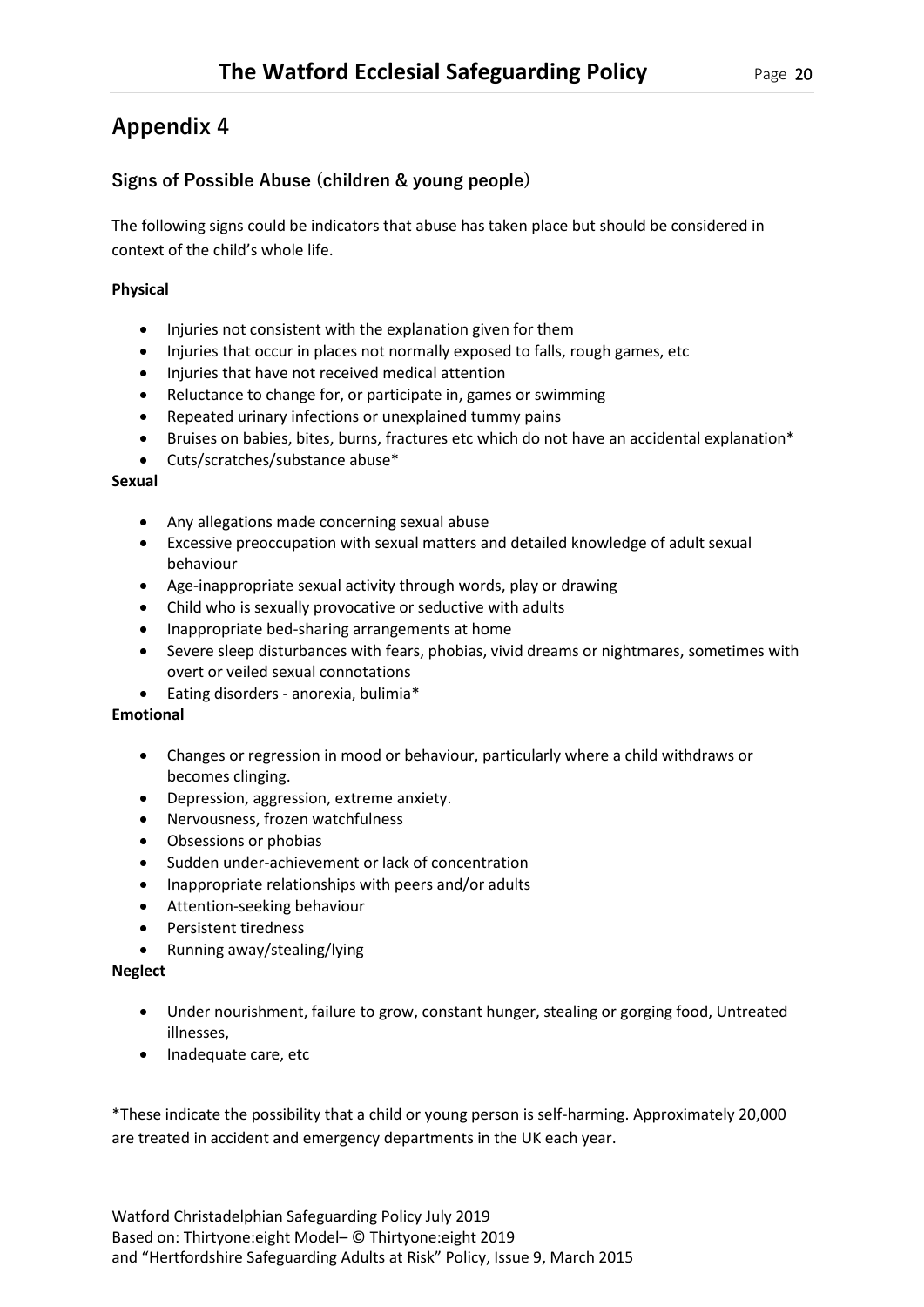# **Appendix 4a**

### **The signs of adult abuse**

- People being abused may become withdrawn, depressed or tearful. They may also be angry or aggressive. They could have unexplained or frequent injuries.
- They might not have any money for leisure activities or to buy food. They might lose their appetite, stop going out or stop welcoming visitors. They may not want to be left alone with certain people.
- They may not take as much care as normal with their appearance, such as not bathing or shaving.

### **Who is at risk and who might abuse them?**

- Adults at risk are adults in need of care and support. They're often older or have a mental health problem or learning disability.
- Abuse can be from family, friends, neighbours, a stranger or other patients.
- It can also be caused by paid staff, carers and volunteers.

### **What are the different types of abuse?**

- Physical such as hitting or pushing. Sexual abuse such as inappropriate touching, sexual assault or rape.
- Psychological or emotional abuse such as being shouted at, ridiculed, or bullied. Financial or material abuse, including misusing, withholding or stealing someone's money or belongings.
- Organisational abuse when any of the above types of abuse are caused by an organisation. This is failure to provide care or the provision of inappropriate care that results in someone being harmed.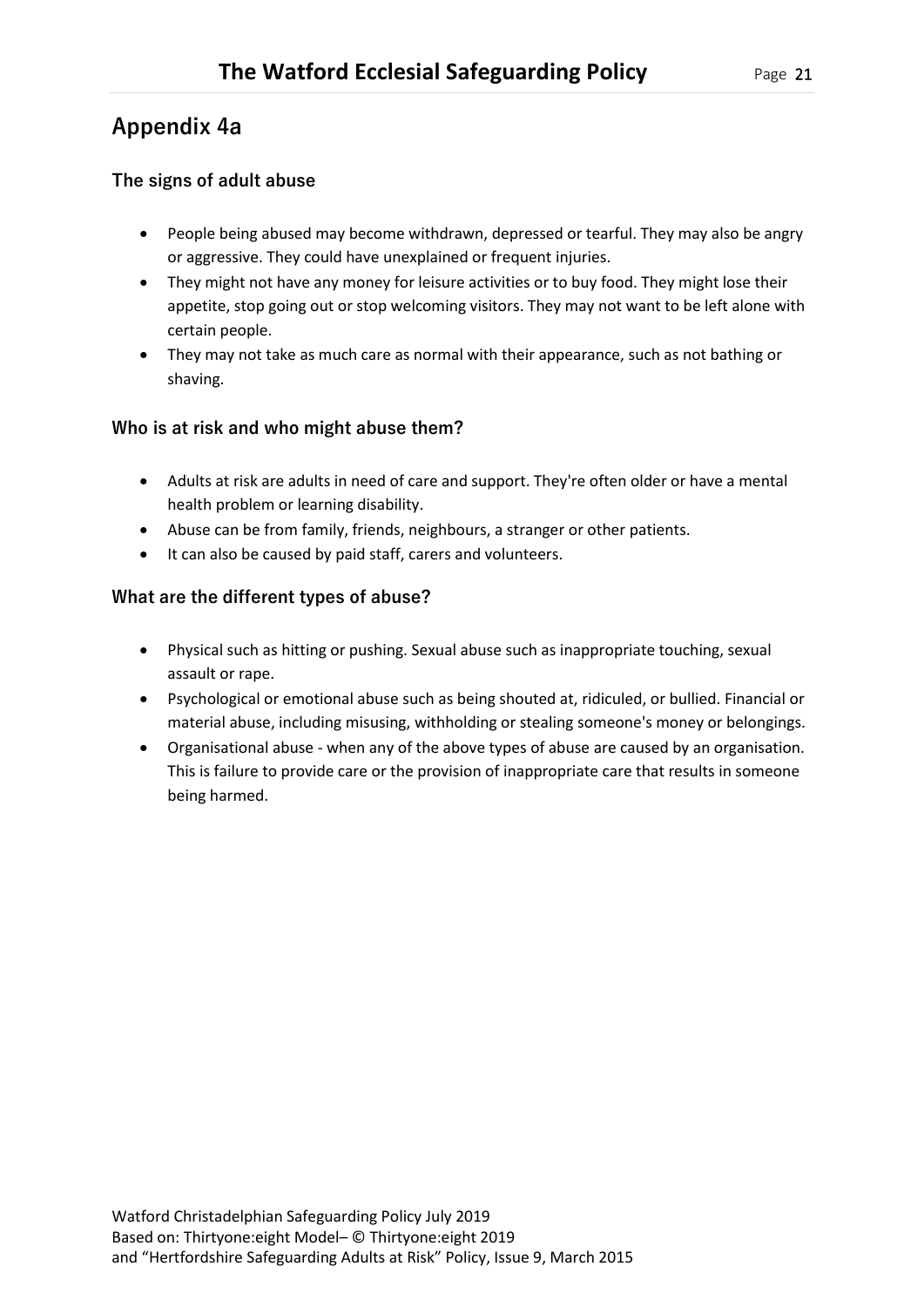### **APPENDIX 5**

### **Effective Listening**

Ensure the physical environment is welcoming, giving opportunity for the child or vulnerable adult to talk in private but making sure others are aware the conversation is taking place.

It is especially important to allow time and space for the person to talk

Above everything else listen without interrupting

Be attentive and look at them whilst they are speaking

Show acceptance of what they say (however unlikely the story may sound) by reflecting back words or short phrases they have used

Try to remain calm, even if on the inside you are feeling something different

Be honest and don't make promises you can't keep regarding confidentiality

If they decide not to tell you after all, accept their decision but let them know that you are always ready to listen.

Use language that is age appropriate and, for those with sensory disabilities, ensure there is someone available who understands sign language, Braille etc. if possible.

### **HELPFUL RESPONSES**

- You have done the right thing in telling
- I am glad you have told me
- I will try to help you

### **DON'T SAY**

- Why didn't you tell anyone before?
- I can't believe it!
- Are you sure this is true?
- Why? How? When? Who? Where?
- I am shocked, don't tell anyone else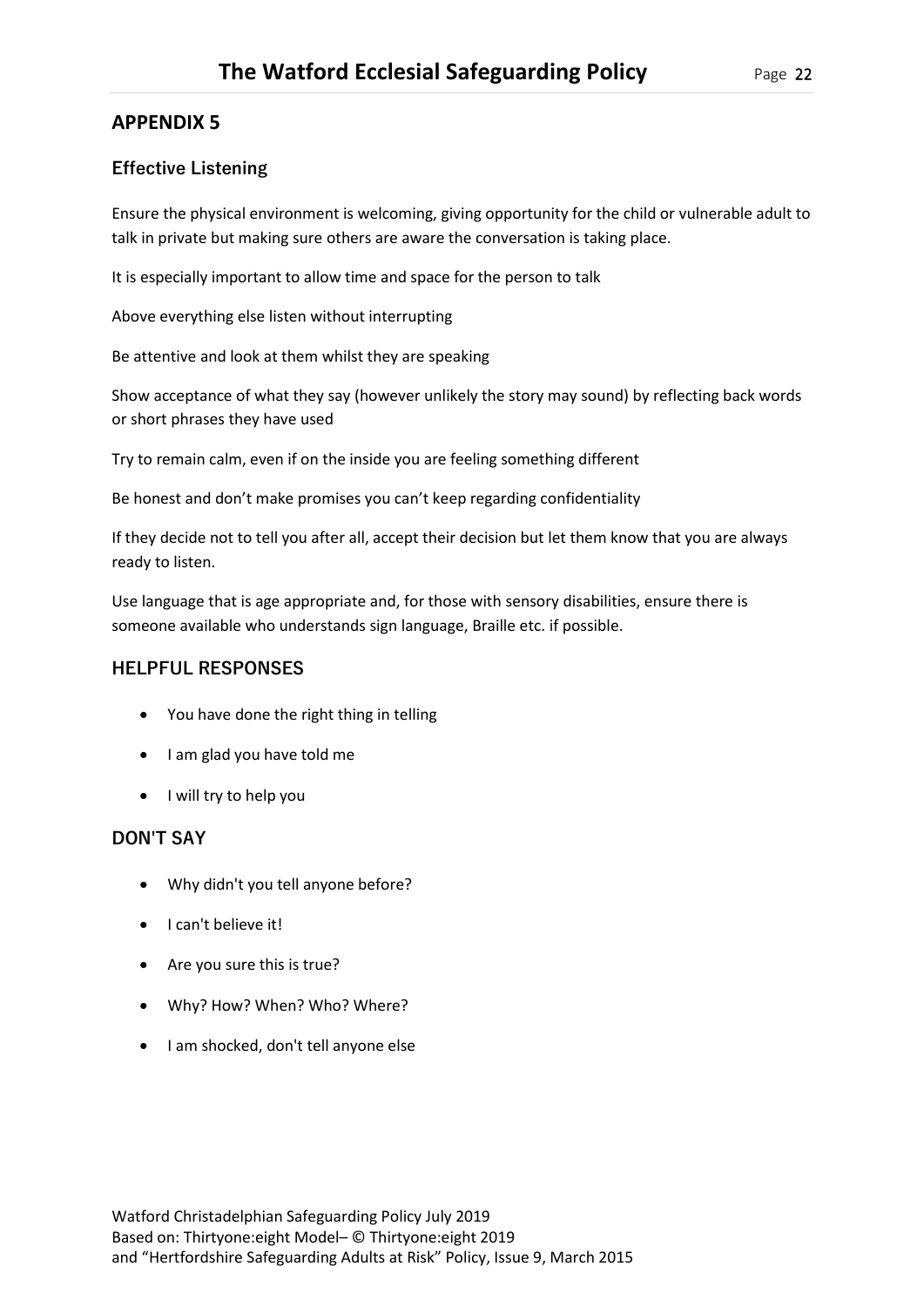## **Appendix 5a - Responding to Disclosures or Suspicions Concerning Adults**

### **Responding to an adult at risk who is making a disclosure**

- assure them that you are taking them seriously
- listen carefully to what they are telling you, stay calm, get as clear a picture as you can, but
- avoid asking too many questions at this stage
- do not give promises of complete confidentiality
- explain that you have a duty to tell the safeguarding coordinator, and that their concerns may be shared with others who could have a part to play in protecting them
- reassure them that they will be involved in decisions about what will happen
- explain that you will try to take steps to protect them from further abuse or neglect
- provide support and information in a way that is most appropriate to them
- do not be judgemental or jump to conclusions

### **Speaking to the adult at risk**

- It may be appropriate for the safeguarding coordinator to speak to the adult at risk. To do this, the safeguarding coordinator should consider:
	- o getting their views on what has happened and what they want done about it
	- o giving information about the safeguarding adults process and how that could help to make them safer
	- o explaining how they will be kept informed
	- o identifying communication needs, personal care arrangements and access requests
	- o discussing what could be done to ensure their safety

### **Speaking to the person alleged to have caused harm**

- The safeguarding concern should not be discussed with the person alleged to have caused harm, unless the immediate welfare of the adult at risk makes this unavoidable.
- However, if they are a member of the ecclesia and an immediate decision has to be made to suspend them, the person has a right to know in broad terms what allegations or concerns have been made about them.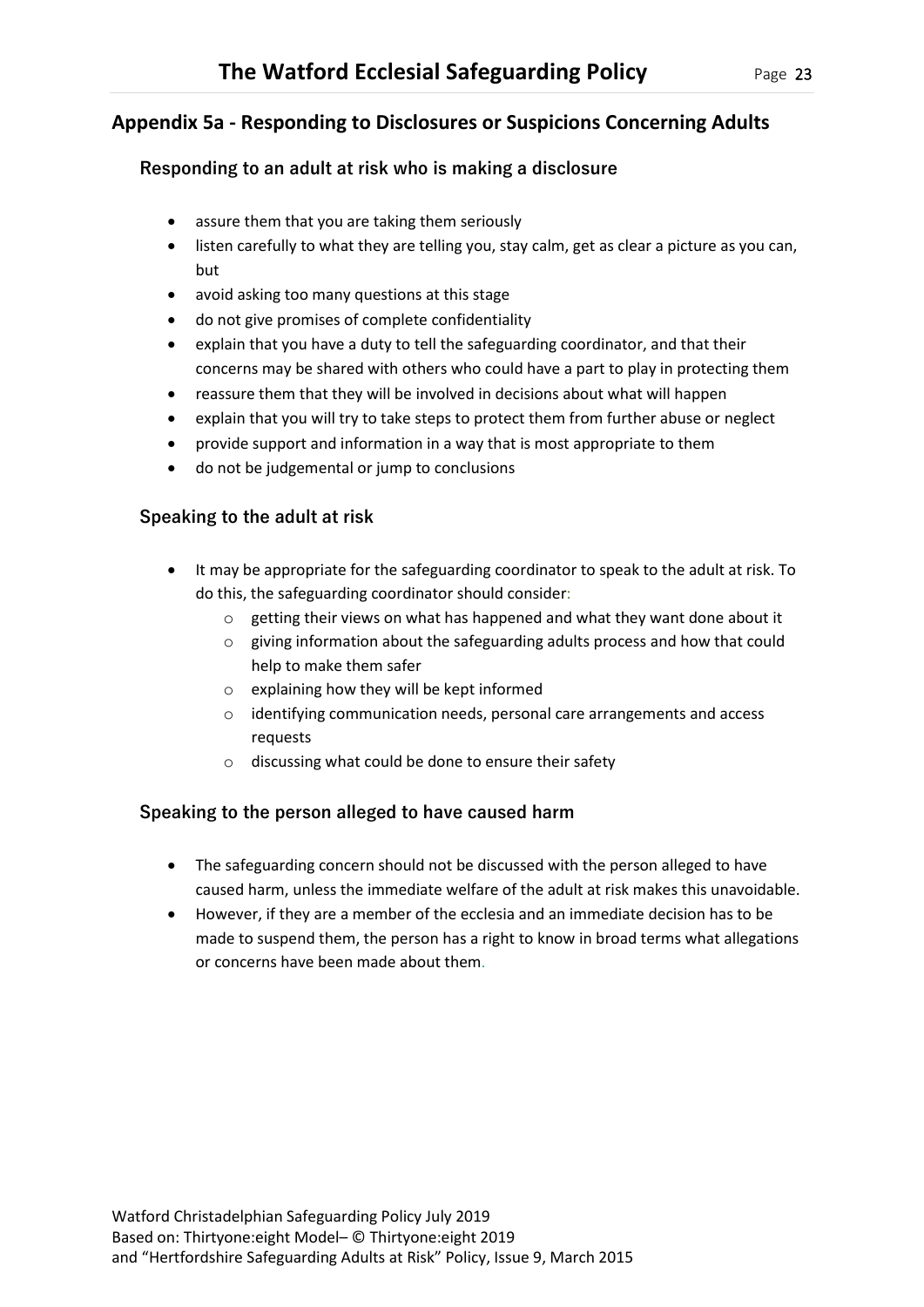### **APPENDIX 6**



# DECLARATION OF THE RIGHTS OF THE CHILD

Adopted by UN General Assembly Resolution 1386 (XIV) of 10 December 1959

 WHEREAS the peoples of the United Nations have, in the Charter, reaffirmed their faith in fundamental human rights and in the dignity and worth of the human person, and have determined to promote social progress and better standards of life in larger freedom,

 WHEREAS the United Nations has, in the Universal Declaration of Human Rights, proclaimed that everyone is entitled to all the rights and freedoms set forth therein, without distinction of any kind, such as race, colour, sex, language, religion, political or other opinion, national or social origin, property, birth or other status,

 WHEREAS the child, by reason of his physical and mental immaturity, needs special safeguards and care, including appropriate legal protection, before as well as after birth,

 WHEREAS the need for such special safeguards has been stated in the Geneva Declaration of the Rights of the Child of 1924, and recognized in the Universal Declaration of Human Rights and in the statutes of specialized agencies and international organizations concerned with the welfare of children,

WHEREAS mankind owes to the child the best it has to give,

# $\mathcal{I}$  Now, therefore,  $\mathcal{I}$   $\mathcal{I}$   $\mathcal{I}$   $\mathcal{I}$   $\mathcal{I}$   $\mathcal{I}$   $\mathcal{I}$   $\mathcal{I}$   $\mathcal{I}$   $\mathcal{I}$   $\mathcal{I}$   $\mathcal{I}$   $\mathcal{I}$   $\mathcal{I}$   $\mathcal{I}$   $\mathcal{I}$   $\mathcal{I}$   $\mathcal{I}$   $\mathcal{I}$   $\mathcal{I}$   $\mathcal{I}$   $\mathcal{I}$

 THIS DECLARATION OF THE RIGHTS OF THE CHILD to the end that he may have a happy childhood and enjoy for his own good and for the good of society the rights and freedoms herein set forth, and calls upon parents, upon men and women as individuals, and upon voluntary organizations, local authorities and national Governments to recognize these rights and strive for their observance by legislative and other measures progressively taken in accordance with the following principles:

- 1 The child shall enjoy all the rights set forth in this Declaration. Every child, without any exception whatsoever, shall be entitled to these rights, without distinction or discrimination on account of race, colour, sex, language, religion, political or other opinion, national or social origin, property, birth or other status, whether of himself or of his family.
- 2 The child shall enjoy special protection, and shall be given opportunities and facilities, by law and by other means, to enable him to develop physically, mentally, morally, spiritually and socially in a healthy and normal manner and in conditions of freedom and dignity. In the enactment of laws for this purpose, the best interests of the child shall be the paramount consideration.
- 3 The child shall be entitled from his birth to a name and a nationality.
- 4 The child shall enjoy the benefits of social security. He shall be entitled to grow and develop in health; to this end, special care and protection shall be provided both to him and to his mother, including adequate pre-natal and post-natal care. The child shall have the right to adequate nutrition, housing, recreation and medical services.